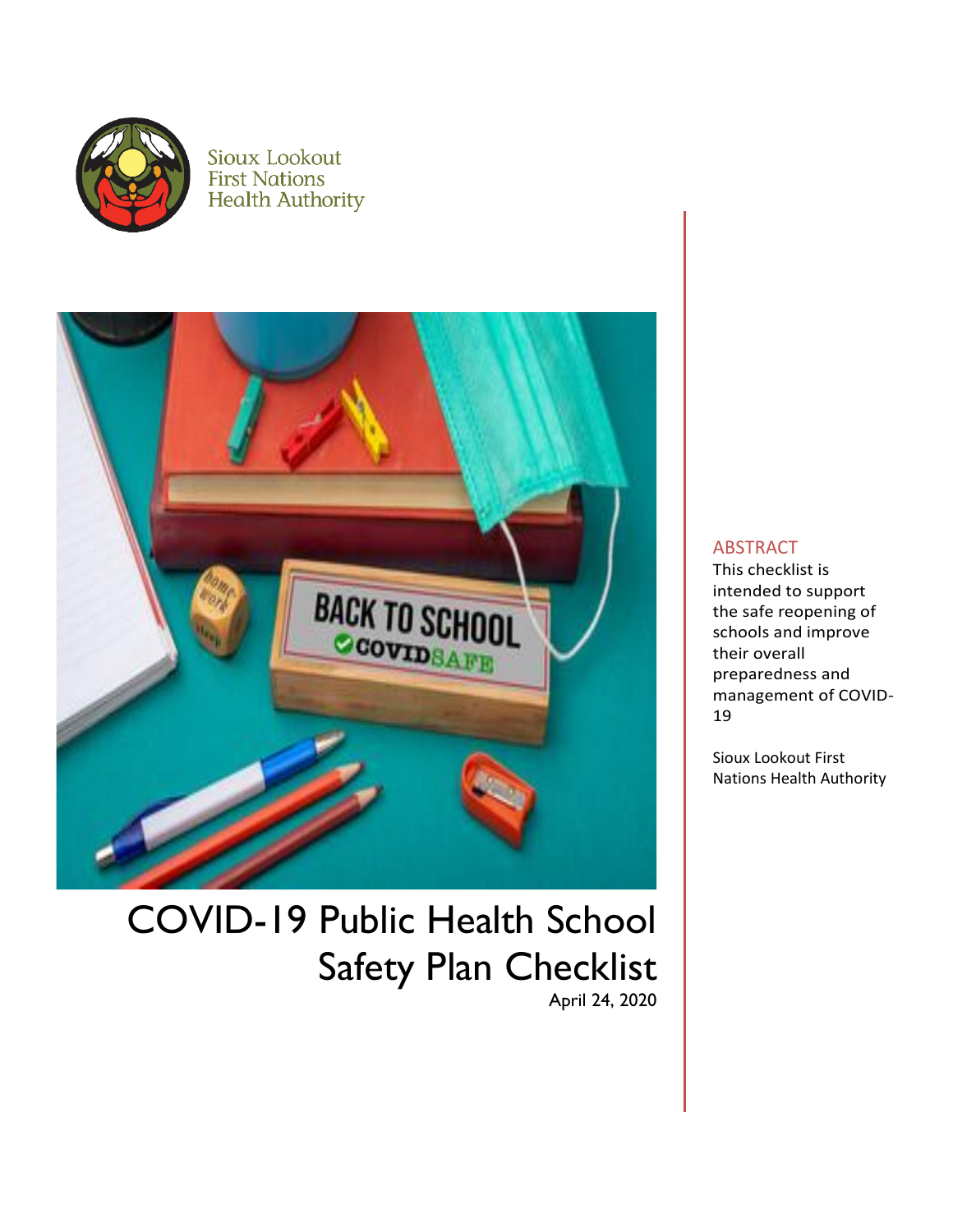## **Table of Contents**

| Appendix B: Recommended Disinfectant Use in Public Facilities during COVID-19 Pandemic25 |  |
|------------------------------------------------------------------------------------------|--|
|                                                                                          |  |
|                                                                                          |  |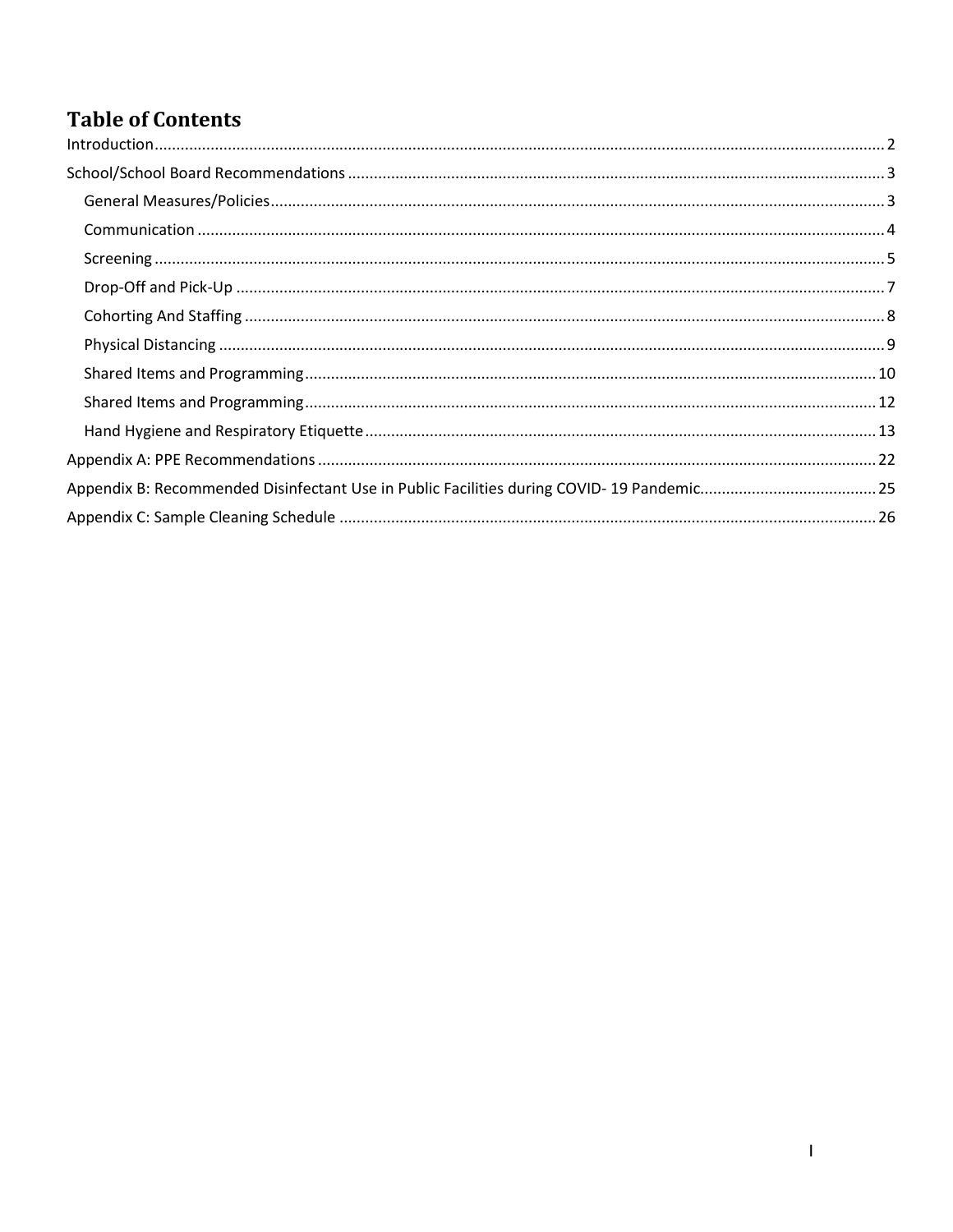### <span id="page-2-0"></span>**Introduction**

This checklist is intended to support the safe reopening of schools and improve their overall preparedness and management of COVID-19. It includes considerations for the development of policies and procedures, adherence to infection prevention and control practices, and appropriate response planning to ensure the health and safety of school staff, students, parents/guardians and essential visitors.

This supplementary checklist resource is to be used in conjunction with the Ministry of Education, Ministry of Health and Public Health directives, guidelines, and recommendations. For additional information referto Guide to reopening Ontario's schools, Approach to reopening schools for the [2020-2021](https://www.ontario.ca/page/approach-reopening-schools-2020-2021-school-year) school year and [Sioux Lookout First Nations Health Authority website.](https://slfnha.com/)

Please note that this checklist resource was designed to support the conventional full day and themodified/adaptive school daymodels. All itemsin thisresource should be considered and discussed but may not always be appropriate or applicable for your setting or school.

*This document was adapted with permission from the Northwestern Health Unit.*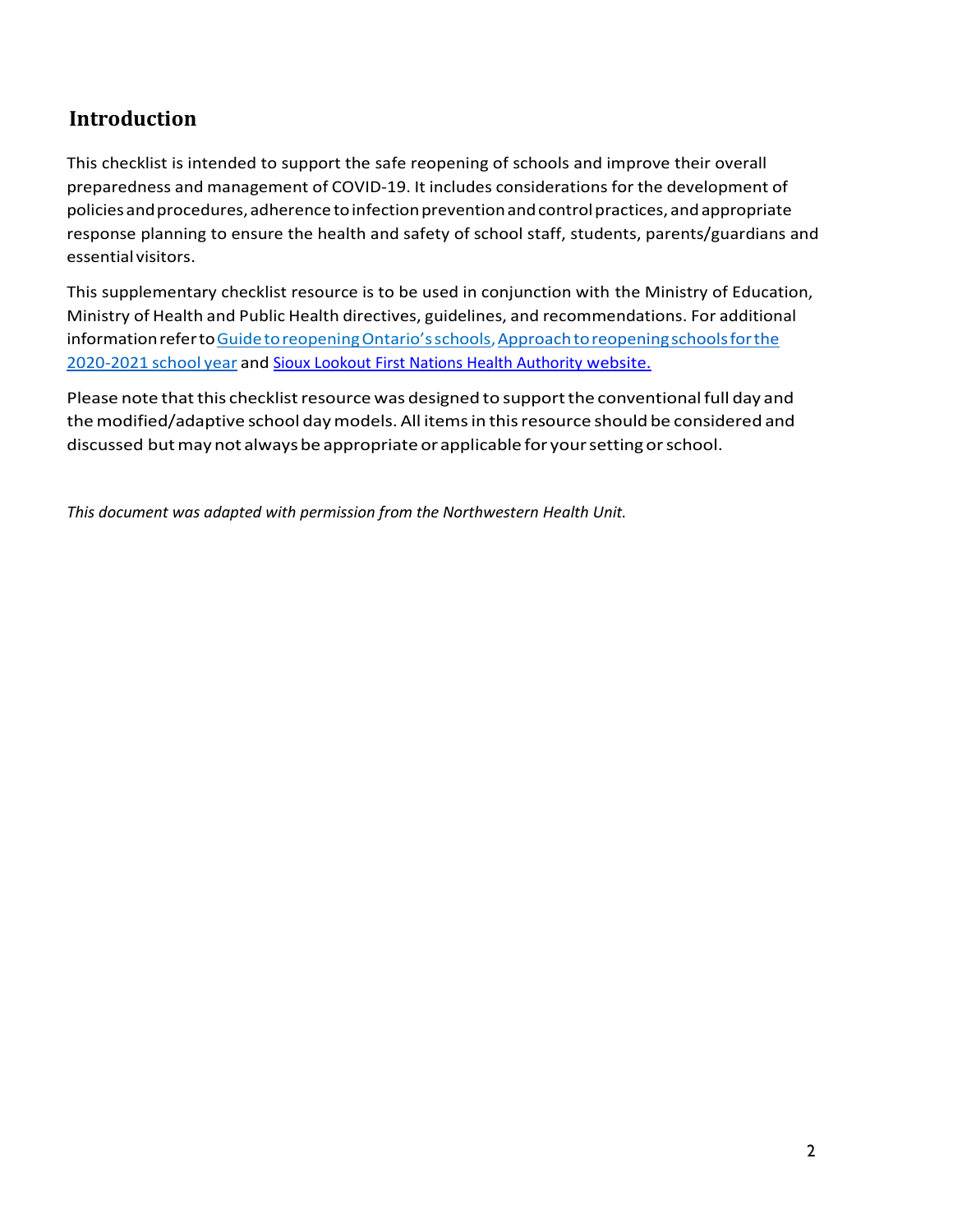## <span id="page-3-0"></span>**School/School Board Recommendations**

<span id="page-3-1"></span>

| 1.0 | <b>General Measures/Policies</b>                                                                                                                                                                                                                                                                                                                                                                                                                                                                                                                                    | $\blacktriangledown$ | <b>NOTES</b> |
|-----|---------------------------------------------------------------------------------------------------------------------------------------------------------------------------------------------------------------------------------------------------------------------------------------------------------------------------------------------------------------------------------------------------------------------------------------------------------------------------------------------------------------------------------------------------------------------|----------------------|--------------|
| 1.1 | COVID-19 related policies/procedures/protocols are developed and<br>include:                                                                                                                                                                                                                                                                                                                                                                                                                                                                                        | $\Box$               |              |
|     | Screening/Exclusion<br>Daily attendance records<br>Drop-off and pick-up<br>Visitor limitations (e.g. protocols for school access by<br>regulated health professionals, social service professionals,<br>and paraprofessionals)<br>Cohorting and staffing<br>Physical distancing<br>Enhanced cleaning and disinfection<br>Use of PPE<br>Protocol is in place if a student, parent/guardian, visitor, or staff<br>experiences COVID-19 related symptoms.<br>Protocol is in place if a student, parent/guardian, visitor, or staff<br>has tested positive for COVID-19 |                      |              |
|     | Staff is trained in all policies and procedures and PPE use and staff<br>completion of training isdocumented.                                                                                                                                                                                                                                                                                                                                                                                                                                                       |                      |              |
| 1.2 | A copy of the COVID-19 related policies and procedures are<br>accessible to all staff, parents/guardians, and emergency contacts.                                                                                                                                                                                                                                                                                                                                                                                                                                   | $\Box$               |              |
| 1.3 | Staff are aware that if any person at the school is exhibiting<br>symptoms of COVID-19 or has been exposed to COVID-19, the COVID-19<br>relevant procedures shall be implemented immediately.                                                                                                                                                                                                                                                                                                                                                                       | $\Box$               |              |
| 1.4 | Given the stringent screening, students and staff may spend many<br>more days away from school. Consider how to manage additional<br>student and staffabsenteeism.                                                                                                                                                                                                                                                                                                                                                                                                  | $\Box$               |              |
| 1.5 | Schools are required to follow all existing worker health and safety<br>requirements, as outlined in the Canada Labour Code Part II and its<br>regulations.                                                                                                                                                                                                                                                                                                                                                                                                         | $\Box$               |              |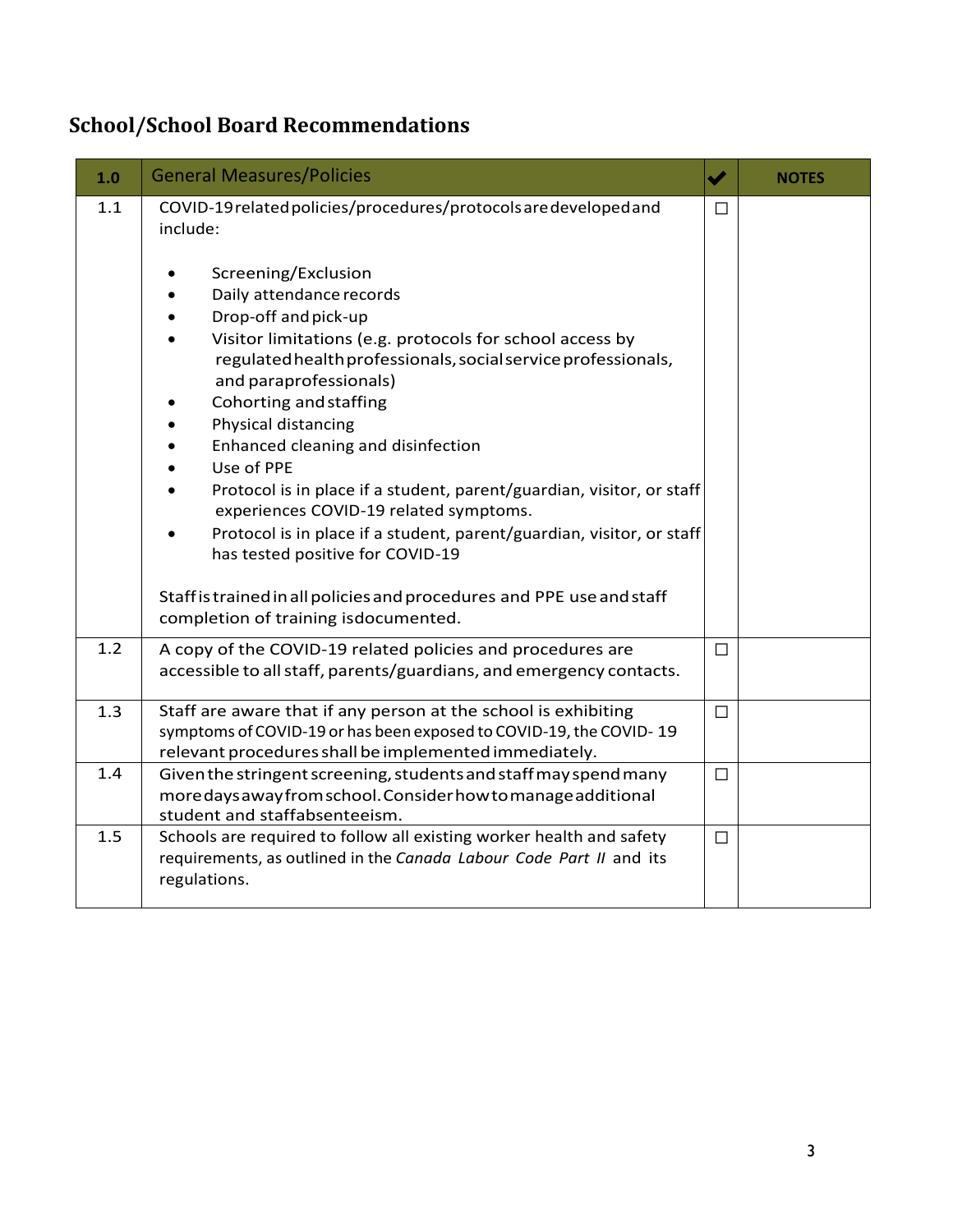<span id="page-4-0"></span>

| 2.0 | Communication                                                                                                                                                                                                                                                                                                                                                         | $\blacktriangledown$ | <b>NOTES</b> |
|-----|-----------------------------------------------------------------------------------------------------------------------------------------------------------------------------------------------------------------------------------------------------------------------------------------------------------------------------------------------------------------------|----------------------|--------------|
| 2.1 | In advance of the school year, parents/guardians receive and<br>are aware of the enhanced COVID-19 related measures,<br>expectations and guidelines:<br>New school protocols<br>Instructions for screening/exclusion<br>Drop-off/pick-up procedures<br>Information on physical distancing and hand hygiene<br>Protocols for symptomaticstudent/staff<br><b>Busing</b> | П                    |              |
| 2.2 | Encourage the use of video and telephone calls<br>with parents/guardians in place of in-person<br>meetings.                                                                                                                                                                                                                                                           | $\Box$               |              |
| 2.3 | Signs are posted at entrances to the school to remind students, staff,<br>parents/guardiansandessentialvisitorsaboutCOVID-19protocols<br>(e.g., screening information, Do Not Enter signage, hand hygiene,<br>physical distancing).<br>Resources: www.slfnha.com                                                                                                      | $\Box$               |              |
| 2.4 | Parents/guardians have provided a primary and secondary<br>emergency contact that is able to pick up student whenever needed<br>and as soon as possible. Emergency contact is aware of all COVID-19<br>measures for physical distancing, hand hygiene and self-monitoring.                                                                                            | $\Box$               |              |
| 2.5 | Some staff and students may be at a higher risk of adverse outcomes<br>from COVID-19 (e.g., those with underlying medical conditions).<br>These individuals may attend school as per usual, however they<br>should work with their healthcare provider to make an informed<br>decision.                                                                               | $\Box$               |              |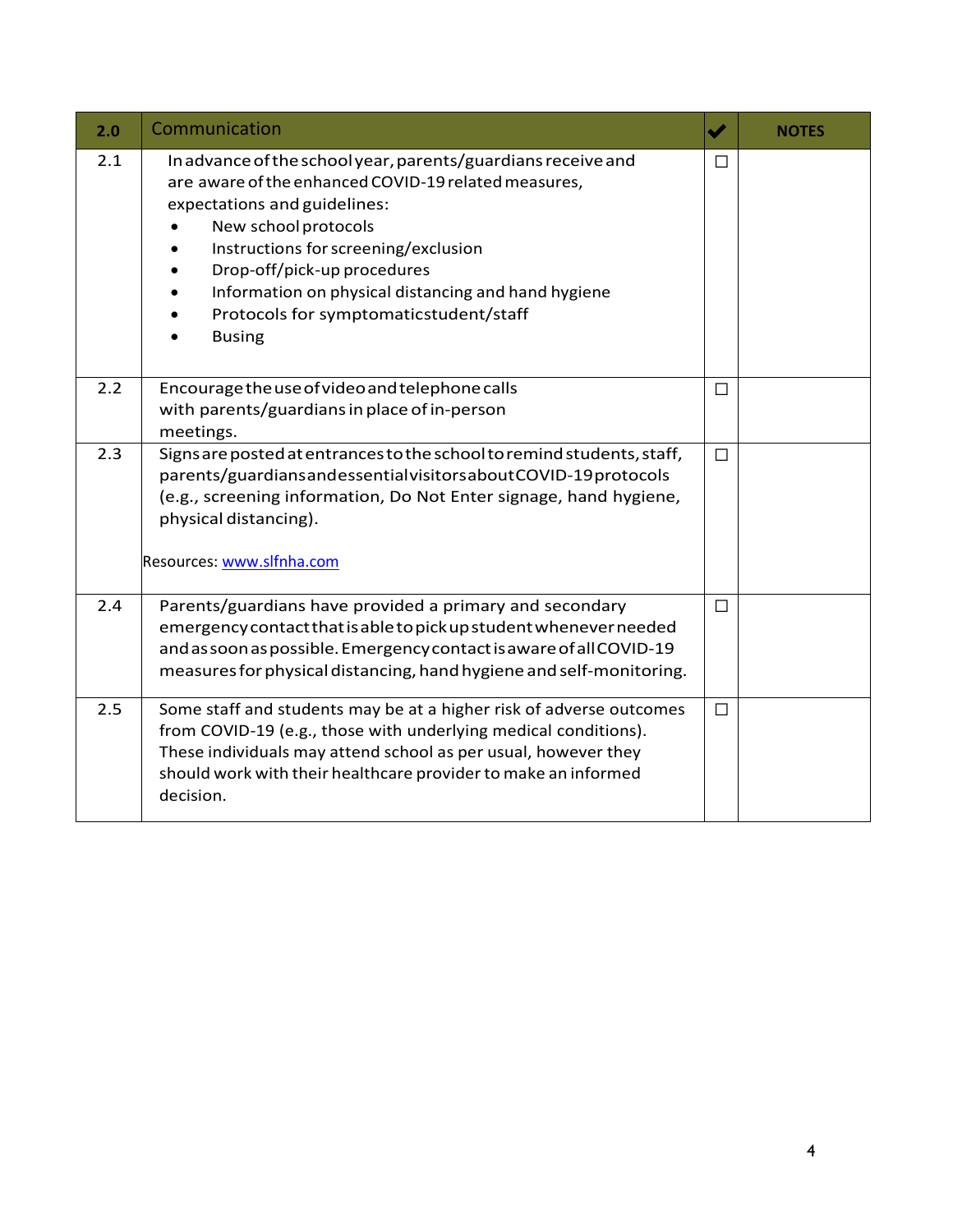<span id="page-5-0"></span>

| 3.0 | Screening                                                                                                                                                                                                                                                                                                                                                                                                                                                                                      | ✔      | <b>NOTES</b> |
|-----|------------------------------------------------------------------------------------------------------------------------------------------------------------------------------------------------------------------------------------------------------------------------------------------------------------------------------------------------------------------------------------------------------------------------------------------------------------------------------------------------|--------|--------------|
| 3.1 | Educate staff, students, parents/guardians and essential visitors<br>on the signs and symptoms of COVID-19. A self-assessment must<br>be completed by all individuals prior to entering the school.<br>Resources:<br><b>COVID-19 Reference document for symptoms</b><br><b>Ontario's COVID-19 Self-Assessment</b><br><b>SLFNHA Daily Before School Screening tool</b><br><b>SLFNHA Assessment Poster</b>                                                                                       | $\Box$ |              |
| 3.2 | Parents/guardians perform daily screening of their child(ren)<br>for COVID-19 symptoms BEFORE leaving for school using a self-<br>assessment checklist.<br>Direct parents/guardians to:<br>Check their child's temperature (fever > 37.8oC)<br>Monitor for signs and symptoms (including atypical symptoms)<br>$\bullet$<br>ofCOVID-19<br>If any signs or symptoms, student must stay home, and school<br>must be contacted.<br><b>SLFNHA Daily Screening Before Going To School Flowchart</b> | $\Box$ |              |
| 3.3 | Allstaffcompleteadailyself-assessmentscreenforCOVID-19<br>symptoms BEFORE arriving at school.<br>Staff must check their own temperature<br>If any signs or symptoms, staff must stay home, and school<br>must be contacted.<br>https://covid-19.ontario.ca/self-assessment/                                                                                                                                                                                                                    | П      |              |
| 3.4 | Only essential visitors are permitted on school property (e.g.,<br>plumber). Essential visitors complete a self-assessment screen for<br>COVID-19 symptoms BEFORE arriving/entering school.<br>It is encouraged that school staff screen visitors prior to entry.<br>If any signs or symptoms, essential visitor must not enter<br>school.                                                                                                                                                     | $\Box$ |              |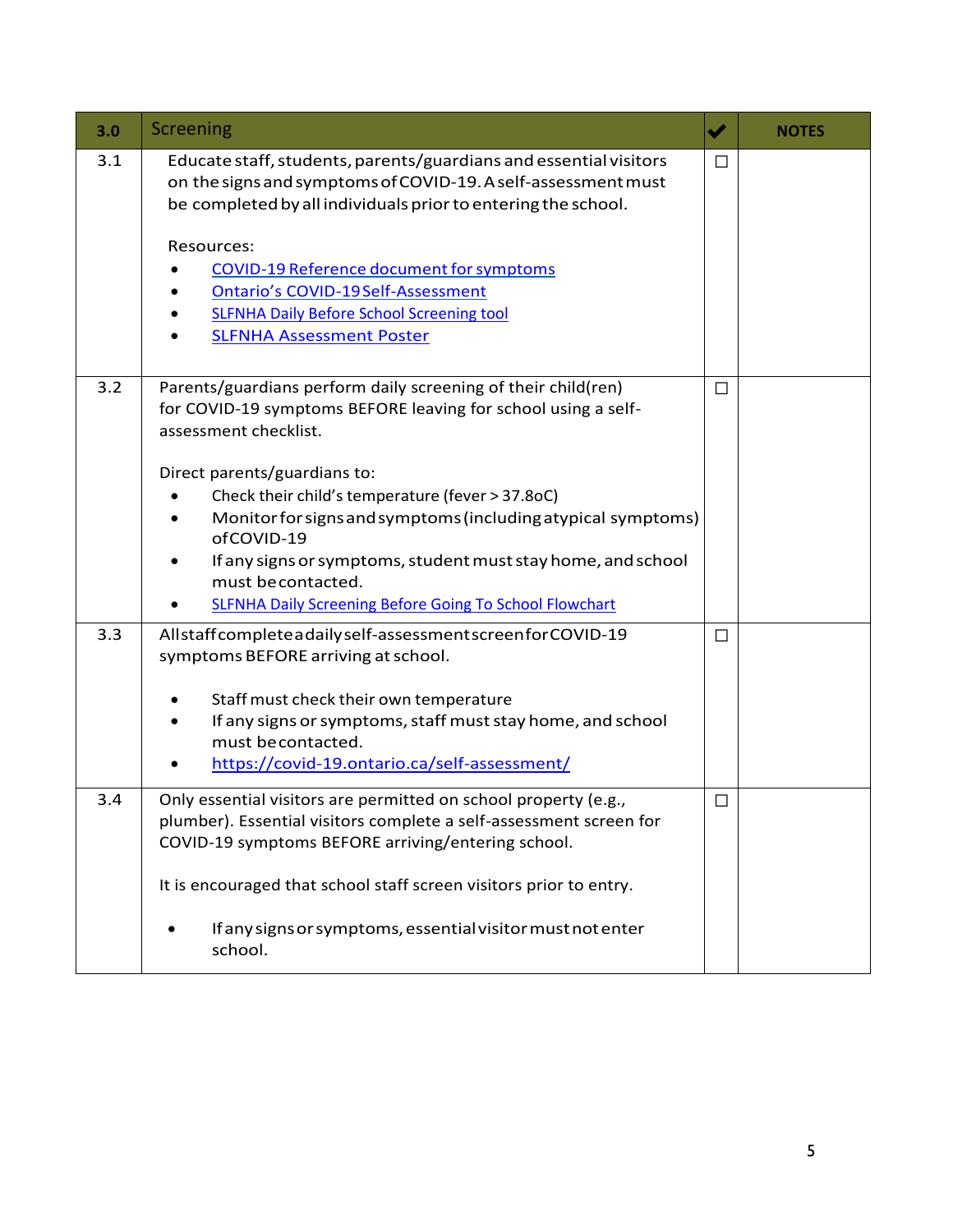| 3.5 | Symptomatic individuals or anyone who has come into close contact<br>with a suspected or confirmed case of COVID-19 in the past 14 days<br>should be tested for COVID-19 at the direction of the SLFNHA.<br>Resources:<br>FAQ COVID-19 Testing                                                                                                                                        | $\Box$ |  |
|-----|---------------------------------------------------------------------------------------------------------------------------------------------------------------------------------------------------------------------------------------------------------------------------------------------------------------------------------------------------------------------------------------|--------|--|
| 3.6 | Hand hygiene stations with alcohol-based hand sanitizer<br>(minimum 60%) are available at all school entrances along with<br>COVID-19 information/signage (e.g., screening information, hand<br>hygiene, physical distancing).<br>Resources:<br>How to wash hands (English and Oji-Cree)<br>How to use Hand Sanitizer (English and Oji-Cree)<br><b>Handwashing video</b><br>$\bullet$ | П      |  |
| 3.7 | Daily records (e.g. attendance and visitor sign in) of anyone entering<br>the school setting must be maintained and kept on-site (includes<br>staff, students, parents/guardians and essential visitors).<br>Each record should include:<br>Name<br>Contact information<br>Time of arrival and departure<br>Screening completion                                                      | $\Box$ |  |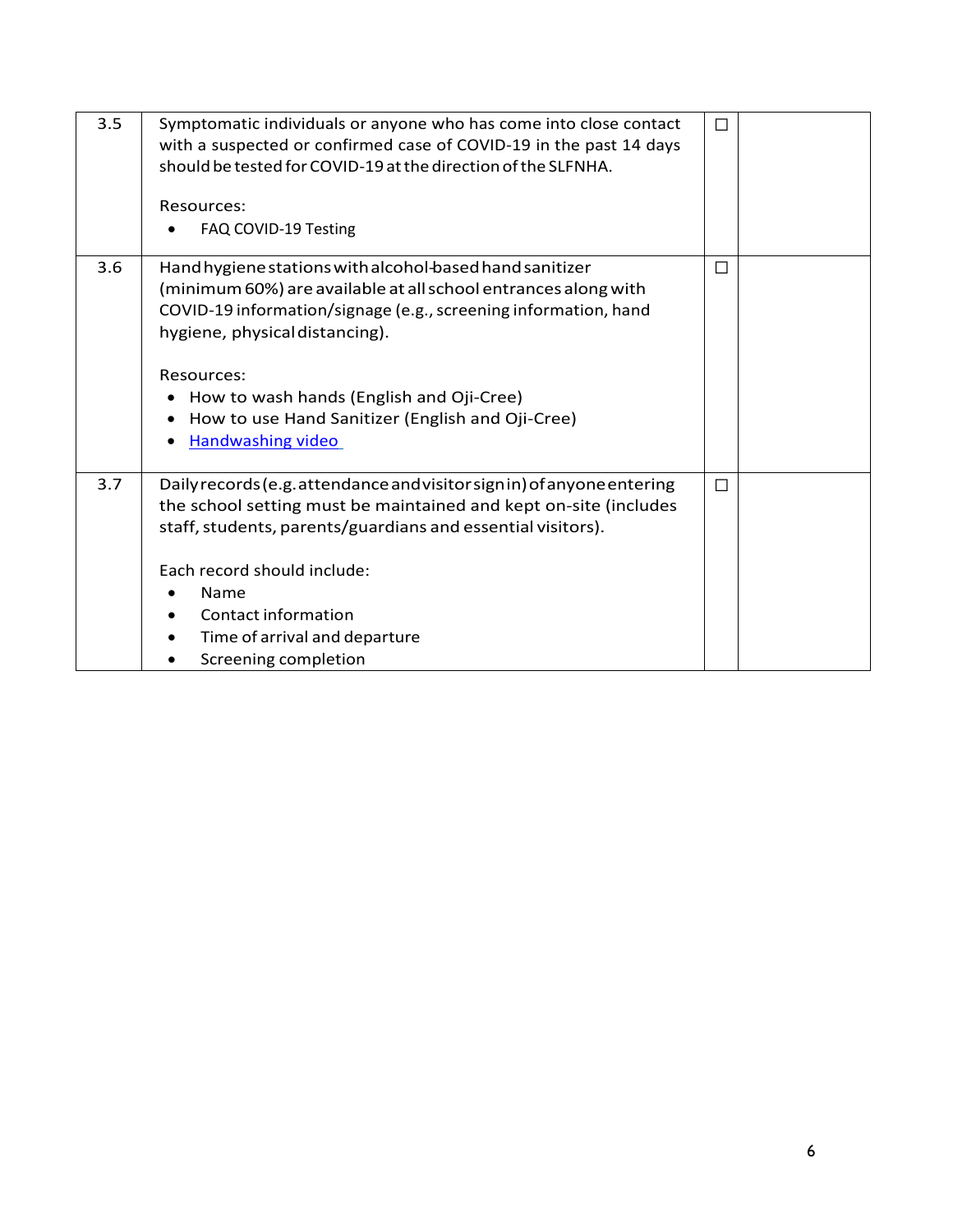<span id="page-7-0"></span>

| 4.0 | <b>Drop-Off and Pick-Up</b>                                                                                                                                                                                                                                                                                                                                                                                                                                                                                                                                                                                                                                                                                                                                                                                                                                                                        | $\blacktriangledown$ | <b>NOTES</b> |
|-----|----------------------------------------------------------------------------------------------------------------------------------------------------------------------------------------------------------------------------------------------------------------------------------------------------------------------------------------------------------------------------------------------------------------------------------------------------------------------------------------------------------------------------------------------------------------------------------------------------------------------------------------------------------------------------------------------------------------------------------------------------------------------------------------------------------------------------------------------------------------------------------------------------|----------------------|--------------|
| 4.1 | Identify locations and times for drop-off/pick-up and plan staffing<br>requirements for monitoring student arrivals/departures via private<br>transportation and active travel (e.g., walking, wheeling).<br>Can different doors be designated for entry and exit?<br>Or Can arrival/departure times for various cohorts be staggered to avoid<br>congestion?                                                                                                                                                                                                                                                                                                                                                                                                                                                                                                                                      | $\Box$               |              |
| 4.2 | Create signage or landmarks to make drop-off and pick-up locations<br>easy to identify.                                                                                                                                                                                                                                                                                                                                                                                                                                                                                                                                                                                                                                                                                                                                                                                                            | $\Box$               |              |
| 4.3 | Drop-off/pick-up procedures should support physical distancing and<br>cohorting using strategies that may include:<br>Only one designated parent/guardiandrop-off<br>Separate cohort entrances (if applicable and possible)<br>Outdoor drop-off/pick-up (unless there is a need for<br>parent/guardian to enter the school)<br>Staggering entry or limiting the number of people in entry<br>areas<br>Physical distancing groundmarkings                                                                                                                                                                                                                                                                                                                                                                                                                                                           | $\Box$               |              |
| 4.4 | Family transportation:<br>Vehicle cohorts are used as much as possible<br>Households travel together<br>$\circ$<br>If anyone else is in the vehicle, they are in the same cohort<br>$\circ$<br>every day                                                                                                                                                                                                                                                                                                                                                                                                                                                                                                                                                                                                                                                                                           | $\Box$               |              |
| 4.5 | Limit student personal belongings brought to school (e.g.,<br>backpack, clothing, sun protection, water bottles, food).                                                                                                                                                                                                                                                                                                                                                                                                                                                                                                                                                                                                                                                                                                                                                                            | $\Box$               |              |
| 4.6 | <b>Bus Transportation:</b><br>Driver protection<br>A 2-metre physical distance is maintained (i.e. block off front<br>$\circ$<br>seats) or<br>There is a physical barrier around the driver (i.e. plexiglass) or<br>$\circ$<br>If a physical barrier is not present, driver wears a non-medical<br>$\circ$<br>mask<br>Students:<br>Hand hygiene is carried out upon entering the bus<br>$\circ$<br>Seating is assigned - household members can sit<br>$\circ$<br>together; others should be separated (may need to block<br>off some seats)<br>Loading from back seats to front seats, unloading from front to<br>$\circ$<br>back<br>Cleaning<br>Regular cleaning schedules and cleaning logs have been<br>$\circ$<br>established<br>High touch surfaces are cleaned and disinfected prior to each<br>$\circ$<br>run<br>Establish procedures should a student develop symptoms while on<br>the bus | $\Box$               |              |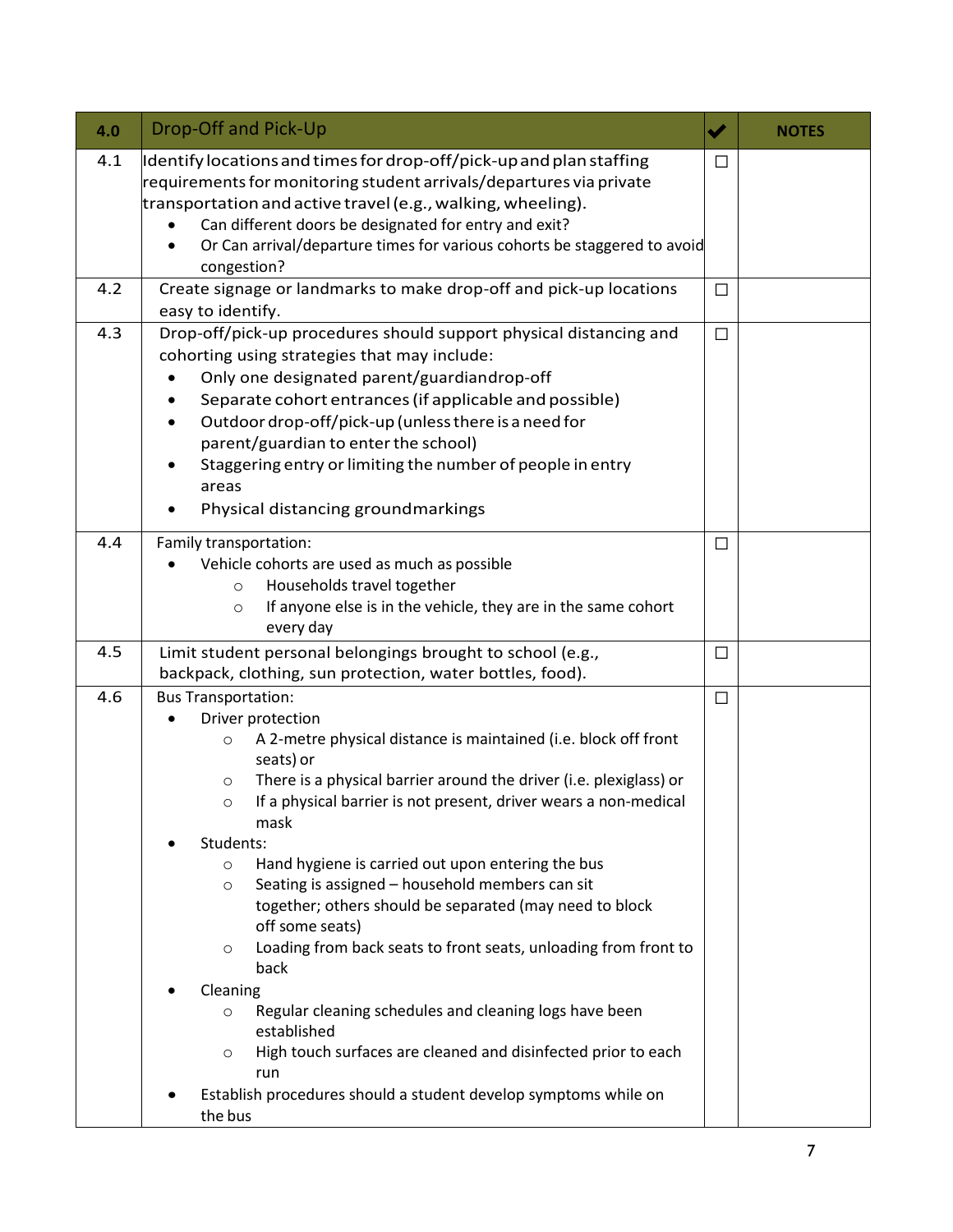<span id="page-8-0"></span>

| 5.0 | <b>Cohorting And Staffing</b>                                                                                                                                                                        | ✔      | <b>Notes</b> |
|-----|------------------------------------------------------------------------------------------------------------------------------------------------------------------------------------------------------|--------|--------------|
| 5.1 | Students remain in contact with only their classmates and a limited<br>number of staff for as much of the school day as possible (cohort).<br>Cohort group does not mix with other cohort groups.    | П      |              |
| 5.2 | All members of a cohort (students/staff) practice physical distancing<br>(including between members of the same cohort) and infection<br>prevention and control practices as much as possible.       | $\Box$ |              |
| 5.3 | Cohorts remain in the same classroom/space as much as possible.<br>If a different teacher is required, staff should come to the classroom<br>to prevent student movement to other rooms.             | $\Box$ |              |
| 5.4 | Ensure a plan to prevent mixing of cohorts in washrooms and change<br>rooms.                                                                                                                         | $\Box$ |              |
| 5.5 | Records should be kept regarding which students/staff are assigned to<br>each cohort. Daily attendance records should be kept within each<br>cohort.                                                 | $\Box$ |              |
| 5.6 | Schools and staff will need to recognize that some students may be<br>present in several cohorts (e.g. class cohort, bus cohort, before/after-<br>school program cohort).                            | $\Box$ |              |
| 5.7 | When assigning supply teachers to schools, consideration should be<br>given to assigning supply teachers to one school for long periods of<br>time to minimize exposures for all staff and students. | $\Box$ |              |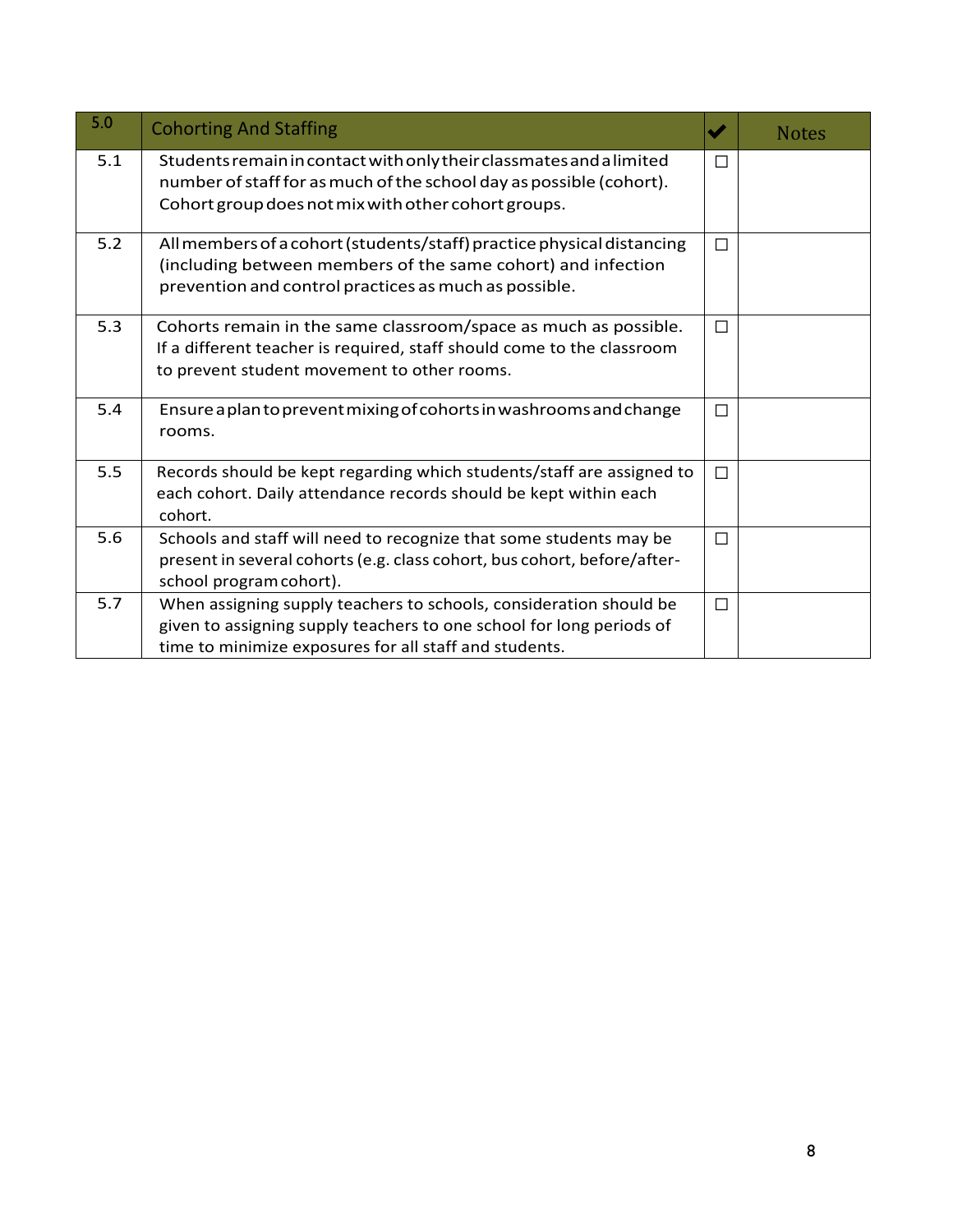<span id="page-9-0"></span>

| 6.0 | <b>Physical Distancing</b>                                                                                                                                                                                                                                                                                                                                                                                                                                                                                                                                                                                                                                                                                                                                                                                                                                                                                                                                                                                                                                                           | $\blacktriangledown$ | <b>NOTES</b> |
|-----|--------------------------------------------------------------------------------------------------------------------------------------------------------------------------------------------------------------------------------------------------------------------------------------------------------------------------------------------------------------------------------------------------------------------------------------------------------------------------------------------------------------------------------------------------------------------------------------------------------------------------------------------------------------------------------------------------------------------------------------------------------------------------------------------------------------------------------------------------------------------------------------------------------------------------------------------------------------------------------------------------------------------------------------------------------------------------------------|----------------------|--------------|
| 6.1 | Physical distancing is promoted between and within cohorts in both<br>indoor and outdoor learning and play spaces.                                                                                                                                                                                                                                                                                                                                                                                                                                                                                                                                                                                                                                                                                                                                                                                                                                                                                                                                                                   | □                    |              |
| 6.2 | Staff practice physical distancing from students and other staff.                                                                                                                                                                                                                                                                                                                                                                                                                                                                                                                                                                                                                                                                                                                                                                                                                                                                                                                                                                                                                    | $\Box$               |              |
| 6.3 | Physical distancing strategies are incorporated in the school:                                                                                                                                                                                                                                                                                                                                                                                                                                                                                                                                                                                                                                                                                                                                                                                                                                                                                                                                                                                                                       | $\Box$               |              |
|     | Remove unnecessary furniture<br>Increase physical distance between chairs, tables, desks in all<br>rooms (including cafeteria, library, staff areas)<br>Desks should face forward rather than in circles or groups<br>٠<br>Incorporate more individual activities. Avoid planning activities<br>$\bullet$<br>involving sharedobjects/toys<br>Create designated routes for students/staff to get to and from<br>$\bullet$<br>classrooms<br>Use markings on floors and walls to promote physical<br>distancing, including for lines/queues and traffic flow (e.g.,<br>tape on floors, signs on walls)<br>Use a temporary, floor to ceiling physical barrier when two<br>٠<br>cohorts are using the same indoor space (e.g., gym)<br>Move activities and lessons outdoors to allow for more space<br>Staggerperiods of student movement around school and<br>discourage student congregating in hallways<br>Stagger student/staff lunch/break times, recess times and<br>use of communal spaces (e.g., library, gym, cafeteria, staff<br>room).<br>Resource:<br>FAQ Physical Distancing |                      |              |
| 6.4 | Close communal spaces where strategies to support physical<br>distancing cannot be implemented.                                                                                                                                                                                                                                                                                                                                                                                                                                                                                                                                                                                                                                                                                                                                                                                                                                                                                                                                                                                      | $\Box$               |              |
| 6.5 | Assign staff to dedicated work areas where possible and discourage<br>sharing desks, phones, tools, equipment, etc.                                                                                                                                                                                                                                                                                                                                                                                                                                                                                                                                                                                                                                                                                                                                                                                                                                                                                                                                                                  | $\Box$               |              |
| 6.6 | Set capacity limits for staff rooms and consider establishing virtual<br>staff rooms (e.g. for staff meetings, breaks, socializing) to avoid staff<br>congregating.                                                                                                                                                                                                                                                                                                                                                                                                                                                                                                                                                                                                                                                                                                                                                                                                                                                                                                                  | $\Box$               |              |
| 6.7 | Cancel all large gatherings/assemblies. Consider virtual alternatives<br>where appropriate.                                                                                                                                                                                                                                                                                                                                                                                                                                                                                                                                                                                                                                                                                                                                                                                                                                                                                                                                                                                          | $\Box$               |              |
| 6.8 | Limit the number of employees gathering in common areas and limit<br>number in an elevator to allow for physical distancing.                                                                                                                                                                                                                                                                                                                                                                                                                                                                                                                                                                                                                                                                                                                                                                                                                                                                                                                                                         | $\Box$               |              |
| 6.9 | When it comes to unstructured outdoor time (e.g., recess), students<br>should be taught about the importance of distancing, but it is<br>recognized that this is challenging to enforce.                                                                                                                                                                                                                                                                                                                                                                                                                                                                                                                                                                                                                                                                                                                                                                                                                                                                                             | $\Box$               |              |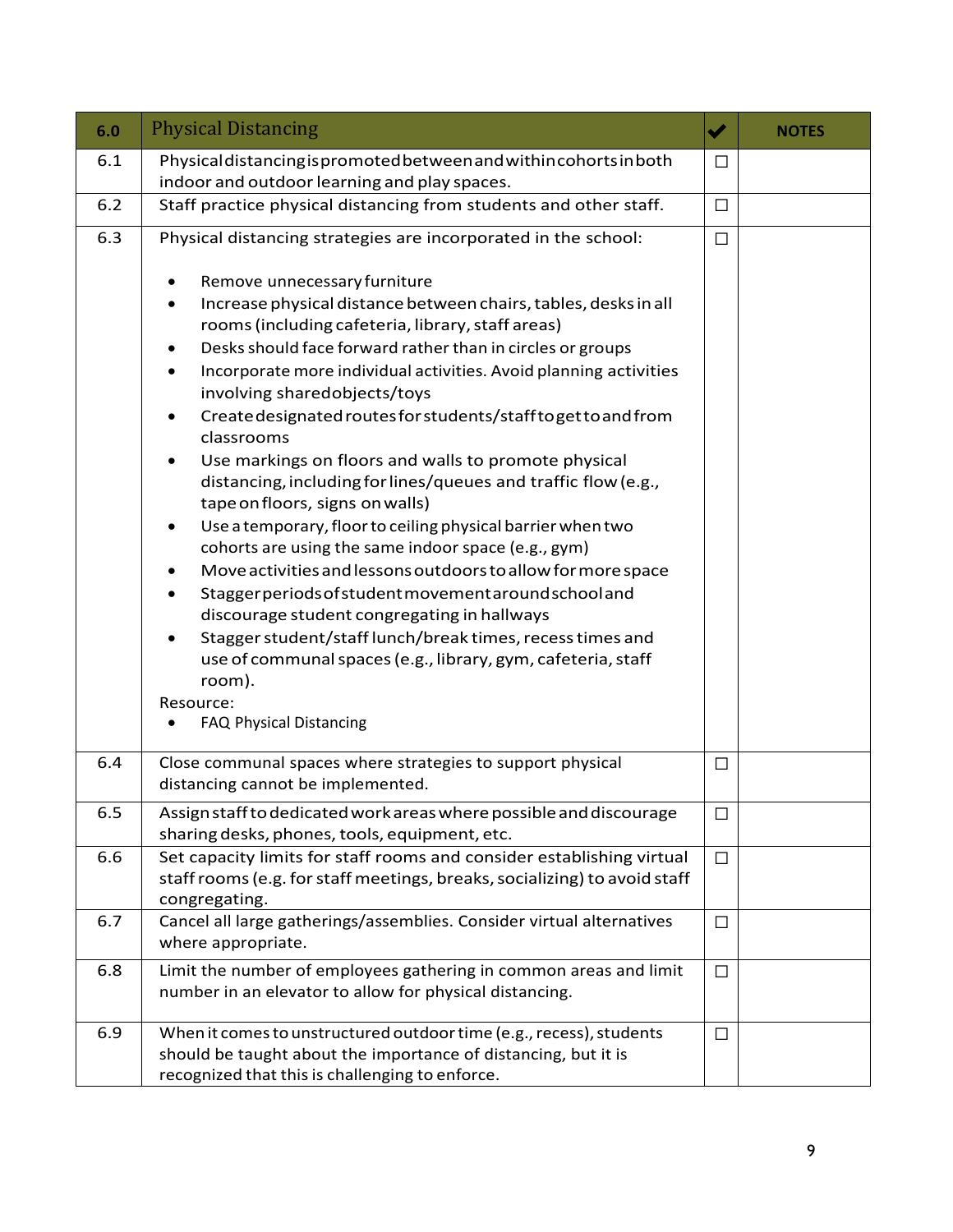<span id="page-10-0"></span>

| 7.0 | <b>Shared Items and Programming</b>                                                                                                                                                                                                                                                                                                                                                                                                                                                                                                                               | $\blacktriangledown$ | <b>NOTES</b> |
|-----|-------------------------------------------------------------------------------------------------------------------------------------------------------------------------------------------------------------------------------------------------------------------------------------------------------------------------------------------------------------------------------------------------------------------------------------------------------------------------------------------------------------------------------------------------------------------|----------------------|--------------|
| 7.1 | Limit personal belongings being brought into school. Any personal<br>items (e.g., backpack, clothing, water bottles, food, etc.) should be<br>labeled and kept in an area designated for the student (e.g.,<br>cubbies, lockers) and should not be handled by other students.<br>Staff must wash hands or use alcohol-based hand sanitizer before and<br>after touching any student personal belongings.                                                                                                                                                          | $\Box$               |              |
| 7.2 | Ensure all supplies, toys and equipment used in the classroom are<br>made of materials that can be cleaned and disinfected (e.g. avoid<br>plush toys, playdough) or are single use and are disposed of at the<br>end of the day (e.g., craft supplies).                                                                                                                                                                                                                                                                                                           | $\Box$               |              |
| 7.3 | Do not use water or sensory tables.                                                                                                                                                                                                                                                                                                                                                                                                                                                                                                                               | $\Box$               |              |
| 7.4 | Limit sharing of supplies, equipment, and toys among students.<br>If possible, each cohort should have designated supplies and<br>equipment (e.g., balls, loose equipment).                                                                                                                                                                                                                                                                                                                                                                                       | $\Box$               |              |
| 7.5 | Physical distancing is maintained in activities that are part of physical<br>education (PE) classes.                                                                                                                                                                                                                                                                                                                                                                                                                                                              | $\Box$               |              |
| 7.6 | If extracurricular sports, clubs, committees and activities are<br>resumed, they must maintain physical distancing between students.<br>Consider whether they can be conducted virtually.<br>Highcontact sports (e.g., basketball, football, and wrestling) should be<br>postponed.                                                                                                                                                                                                                                                                               | $\Box$               |              |
| 7.7 | For all structured and unstructured play (including recess,<br>playground use, PE classes, extracurricular<br>sports/activities):<br>Students/staff must practice proper hand hygiene before and<br>after play/use ofequipment<br>Clean and disinfect shared equipment (not expected of play<br>structures) between cohort/groupuse<br>Activities should take place outdoors where possible<br>Encourage students to practice physical distancing in<br>playgrounds, change rooms/showers<br>Students must not share personal items (e.g., water bottles, towels) | $\Box$               |              |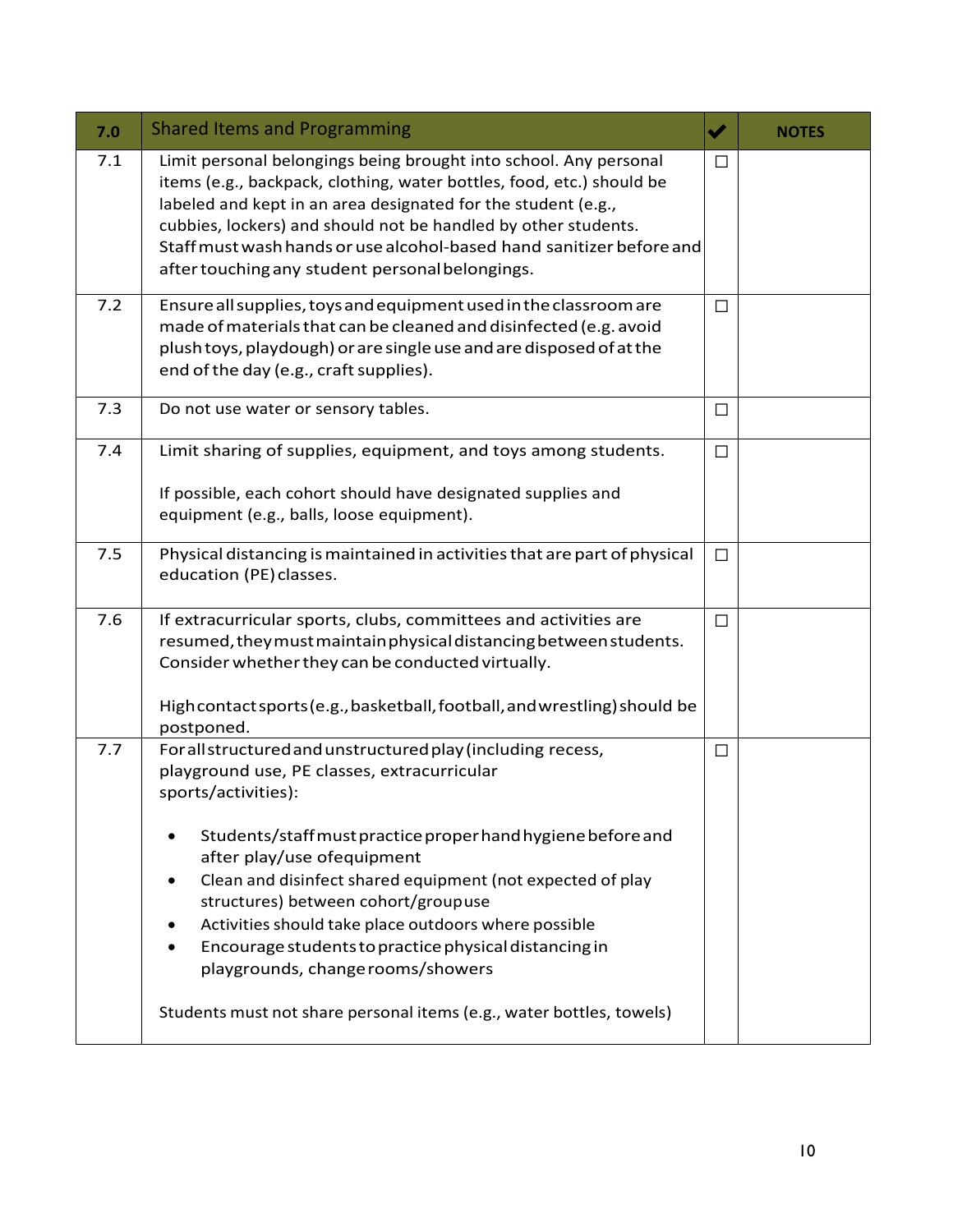|     | Items should be cleaned and disinfected prior to use by another<br>cohort.                                                                                                                                                                         |  |
|-----|----------------------------------------------------------------------------------------------------------------------------------------------------------------------------------------------------------------------------------------------------|--|
| 7.8 | Choir and band practices or performances should be<br>postponed unless they can take place virtually.<br>For music/band: Instruments should be assigned to one student and<br>not shared. Instruments should be cleaned and disinfected after use. |  |
| 7.9 | Promote co-op placements that can be completed virtually.                                                                                                                                                                                          |  |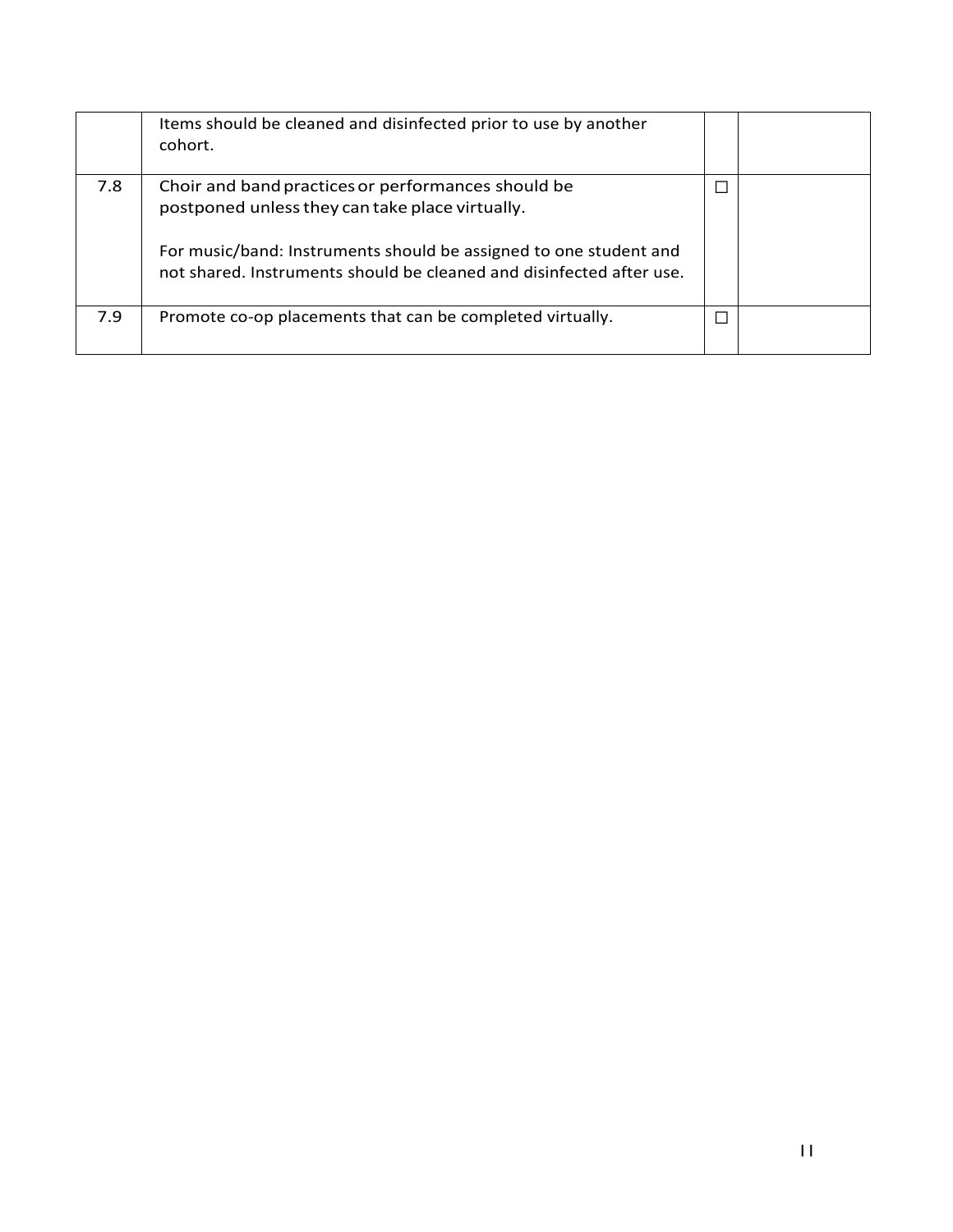<span id="page-12-0"></span>

| 8.0 | <b>Shared Items and Programming</b>                                                                                                                                                                                                                                                                                                             | $\blacktriangledown$ | <b>NOTES</b> |
|-----|-------------------------------------------------------------------------------------------------------------------------------------------------------------------------------------------------------------------------------------------------------------------------------------------------------------------------------------------------|----------------------|--------------|
| 8.1 | All staff and students perform proper hand hygiene before and after eating.<br>Stagger student/stafflunch times to accommodate for hand washing or<br>alcohol-based hand sanitizer use at communal stations (e.g., washrooms)<br>and in shared spaces (e.g., cafeterias).<br>Resources:<br>Proper Hand washing<br><b>Proper Hand sanitizing</b> | $\Box$               |              |
| 8.2 | Where possible, students eat in their classroom with their cohort. Ensure<br>physical distancing is maintained while students are eating.                                                                                                                                                                                                       | □                    |              |
| 8.3 | Increase physical distance of chairs and tables in cafeterias and staff<br>lunchroom. Encourage staff to eat in classroom and limit numbers in staff<br>room.<br>Clean and disinfect shared eating areas (e.g., cafeterias) between cohort<br>use.                                                                                              | $\Box$               |              |
| 8.4 | Students/staff fill water bottles at waterfilling stations or taps. Water fountains<br>should be disabled.                                                                                                                                                                                                                                      | $\Box$               |              |
| 8.5 | Ensure students have their own individual meal or snack.<br>Ensure "No sharing" policies and procedures are reinforced: food, water bottles<br>or personal items. Personal items should be clearly labelled with each student's<br>name.                                                                                                        | $\Box$               |              |
| 8.6 | Remove self-serving food items (i.e. ketchup and other condiments, buffet<br>style serving, etc.)                                                                                                                                                                                                                                               | $\Box$               |              |
| 8.7 | Do not plan activities that involve students in preparing or serving food                                                                                                                                                                                                                                                                       | $\Box$               |              |
| 8.8 | Third party food services/nutrition programs can continue to operate. All<br>surfaces, bins and containers for food must be disinfected prior to and after<br>use. Food must be served in "grab and go" format (i.e. individual portions)<br>Resources:<br><b>Meal and Snack Programs</b>                                                       | $\Box$               |              |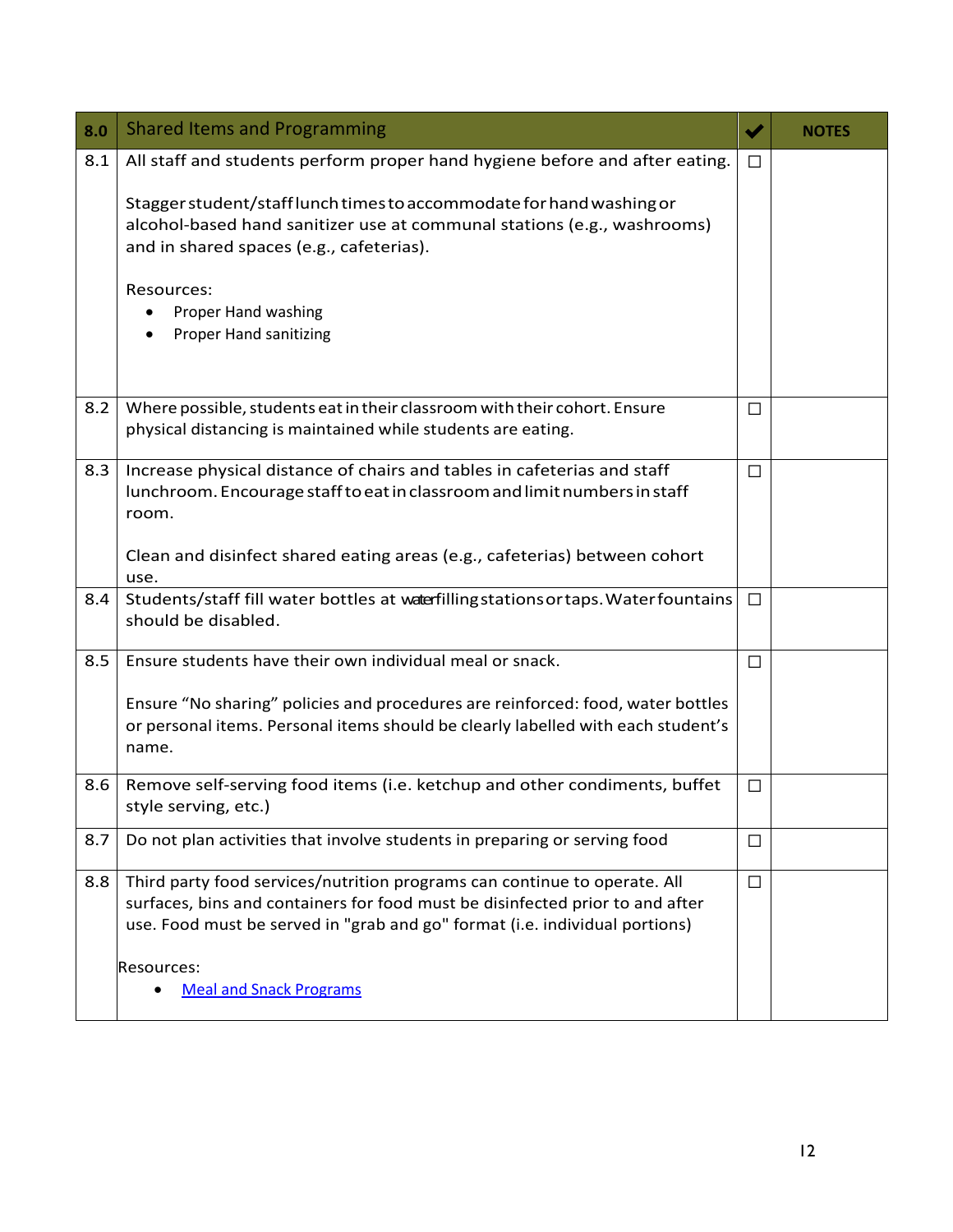<span id="page-13-0"></span>

| 9.0 | Hand Hygiene and Respiratory Etiquette                                                                                                                                                                                                                                                                                                                                                                                                                                                                                                                                               | ✔      | <b>NOTES</b> |
|-----|--------------------------------------------------------------------------------------------------------------------------------------------------------------------------------------------------------------------------------------------------------------------------------------------------------------------------------------------------------------------------------------------------------------------------------------------------------------------------------------------------------------------------------------------------------------------------------------|--------|--------------|
| 9.1 | Encourage proper and frequent hand hygiene practices by staff and<br>students:<br>Soap and water for at least 20 seconds or alcohol-based hand<br>$\bullet$<br>sanitizer<br>Once entering school and before leaving<br>$\bullet$<br>At regular time intervals throughoutday<br>$\bullet$<br>Before/after eatingfood<br>After using washroom *soap and water should always be used<br>$\bullet$<br>Before/after outdoor play<br>Alcohol-based hand sanitizer can also be used if handwashing<br>is not possible.<br>Resources:<br><b>Proper Handwashing</b><br>Proper hand sanitizing | $\Box$ |              |
| 9.2 | Hand hygiene products are available in all rooms and at school<br>entrances (i.e., hand wash sink or alcohol-based hand sanitizer).<br>All staff, students and essential visitors conduct proper hand hygiene<br>upon entering the school.                                                                                                                                                                                                                                                                                                                                           | $\Box$ |              |
| 9.3 | Staff provides supervision/assistance for student hand hygiene<br>practices when necessary                                                                                                                                                                                                                                                                                                                                                                                                                                                                                           | $\Box$ |              |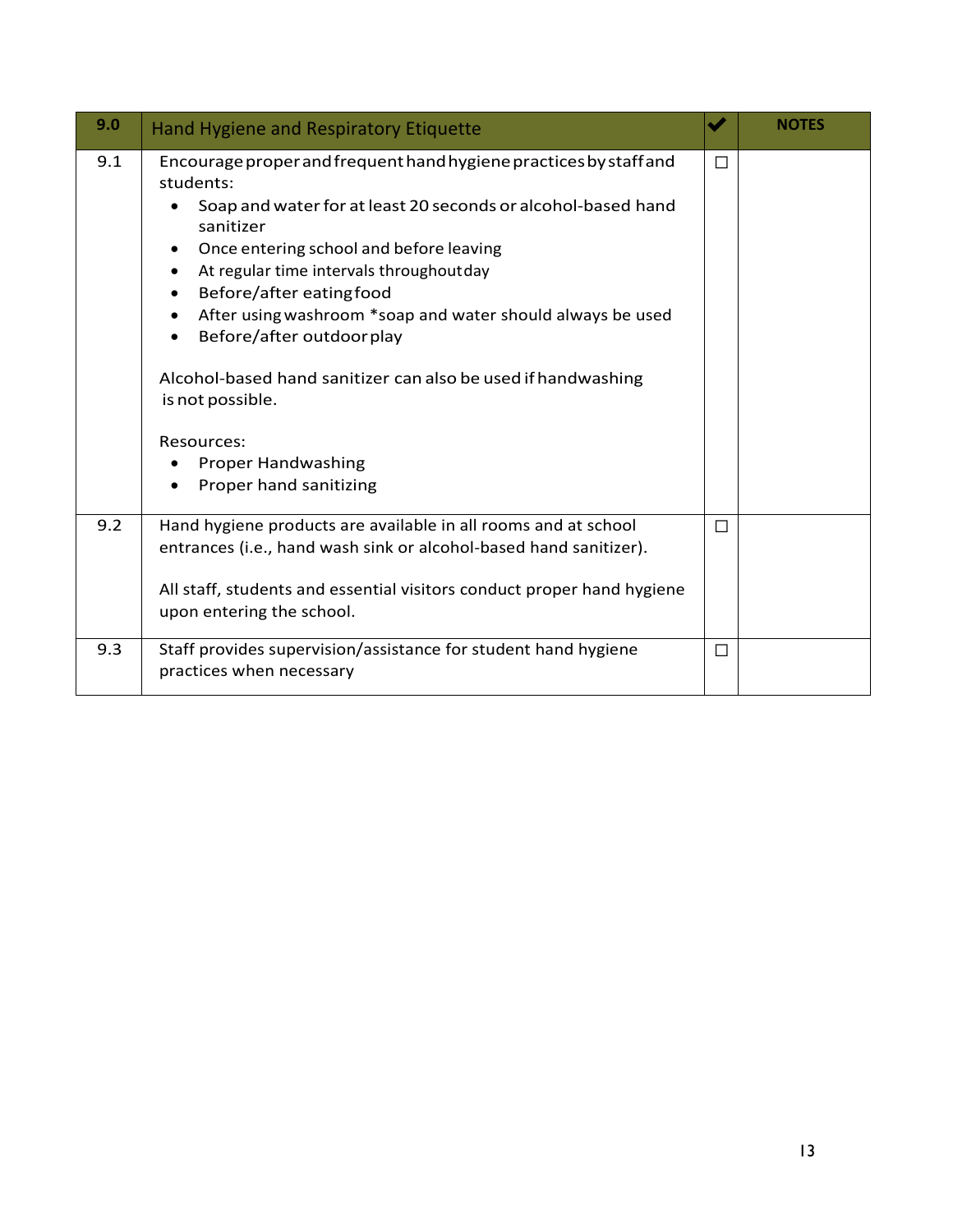| 9.4 | Staff and students practice proper respiratory etiquette. Use<br>education posters at the entrance and in areas where they are likely<br>to be seen.<br>Respiratory etiquette includes:<br>Covering nose and mouth during coughing and sneezing with a<br>tissue or sneezing or coughing into your sleeve or elbow.<br>Disposing of used tissues into the garbage immediately after<br>use.<br>Practicing proper hand hygiene immediately after coughing or<br>$\bullet$<br>sneezing or touching one's face.<br>Resources:<br>Cover your cough<br>Do a dab! |   |  |
|-----|-------------------------------------------------------------------------------------------------------------------------------------------------------------------------------------------------------------------------------------------------------------------------------------------------------------------------------------------------------------------------------------------------------------------------------------------------------------------------------------------------------------------------------------------------------------|---|--|
| 9.5 | Use lined, no-touch waste baskets (i.e., foot pedal-operated, hand<br>sensor, open basket).                                                                                                                                                                                                                                                                                                                                                                                                                                                                 | П |  |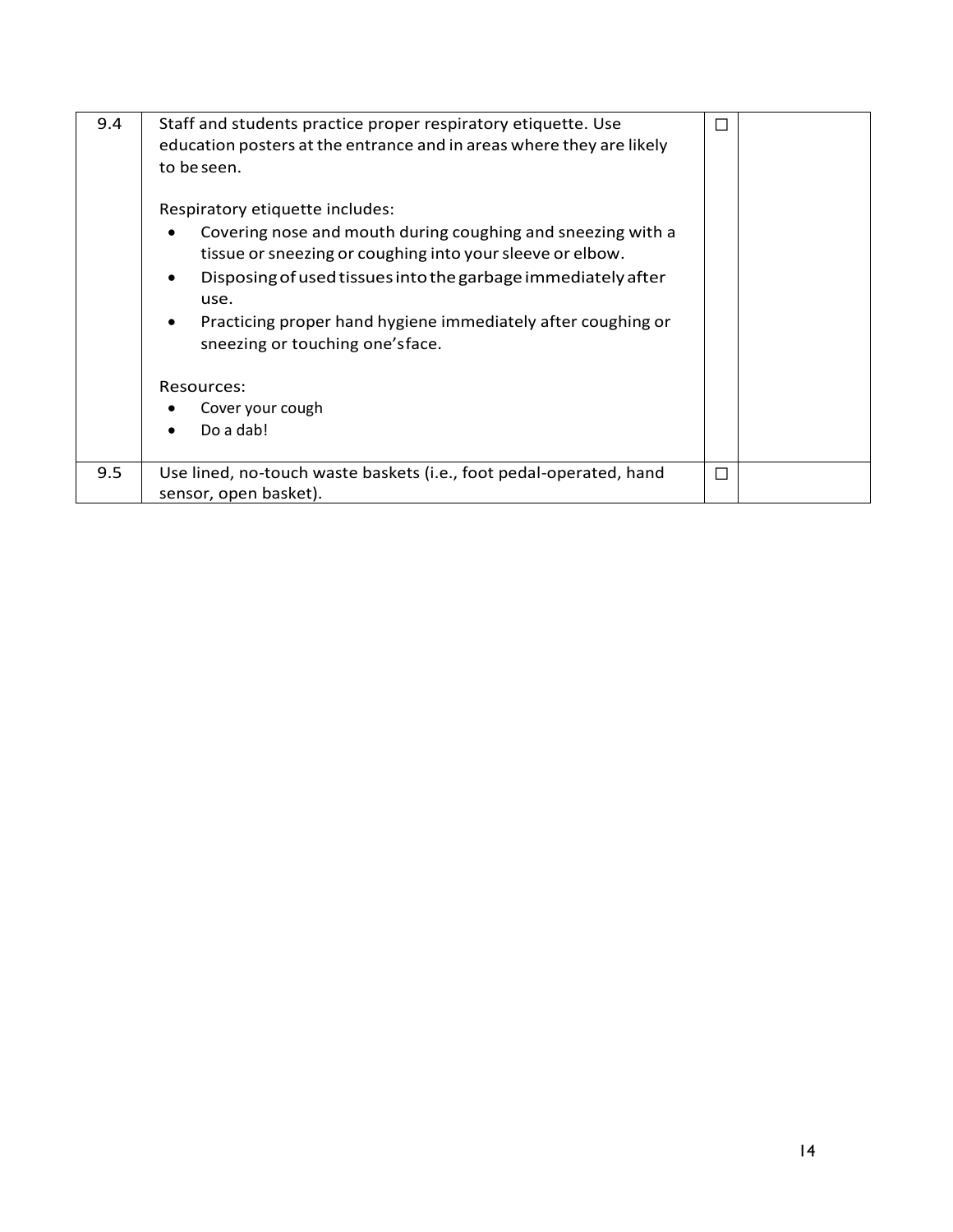| 10.0 | <b>Enhanced Cleaning and Disinfection</b>                                                                                                                                                                                                                                                                                                                                                                                                                                                   |        | <b>NOTES</b> |
|------|---------------------------------------------------------------------------------------------------------------------------------------------------------------------------------------------------------------------------------------------------------------------------------------------------------------------------------------------------------------------------------------------------------------------------------------------------------------------------------------------|--------|--------------|
| 10.1 | Cleaning and disinfecting process, schedule and log are developed.<br>Reviewexistingpracticestoidentifyrequiredcleaning<br>enhancements (e.g., locations, frequency, timing, PPE, staffing,<br>signage)<br>Identify inventory needs<br>$\bullet$<br>A cleaning log must be posted and used to track cleaning.                                                                                                                                                                               | $\Box$ |              |
| 10.2 | Only use cleaners and disinfectants with a Drug Identification Number (DIN) or<br>Natural Product Number (NPN).<br>Refer to the list of approved disinfectants and use these products to clean<br>and disinfect properly.                                                                                                                                                                                                                                                                   | $\Box$ |              |
| 10.3 | Train staff on enhanced cleaning and disinfecting procedures.<br>Cleaning and disinfecting products are provided and accessible to staff.                                                                                                                                                                                                                                                                                                                                                   | $\Box$ |              |
| 10.4 | Shared rooms/spaces must be cleaned and disinfected before and after using<br>the space.                                                                                                                                                                                                                                                                                                                                                                                                    | $\Box$ |              |
| 10.5 | Clean and disinfect common areas and items including high touch surfaces<br>(e.g., doorknobs, handrails, light switches, sink and toilet handles, keyboards,<br>touch screens, desks, sports equipment) at least twice daily and as often as<br>necessary.<br>Resources:<br>General Cleaning and Disinfecting Information Sheet<br>٠<br>Cleaning of Public Spaces Information Sheet<br><b>Bleach Solutions for Cleaning Information Sheet</b><br><b>Bathroom Cleaning Information Sheet</b> | $\Box$ |              |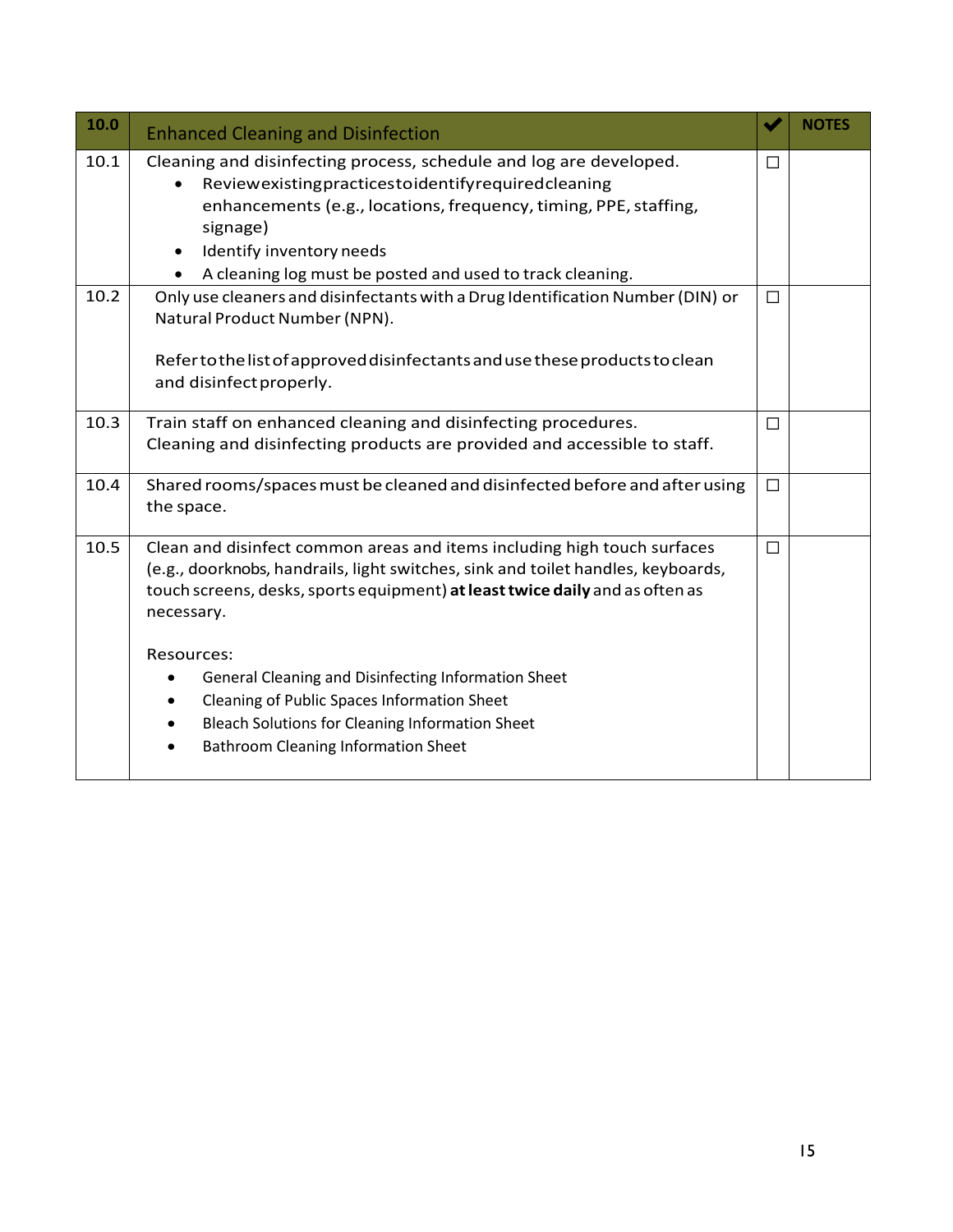| 11.0 | <b>Personal Protective Equipment (PPE)</b>                                                                                                                                                                                                                                                                                                                                                                                                                                                                                                                                                                                        | V      | <b>NOTES</b> |
|------|-----------------------------------------------------------------------------------------------------------------------------------------------------------------------------------------------------------------------------------------------------------------------------------------------------------------------------------------------------------------------------------------------------------------------------------------------------------------------------------------------------------------------------------------------------------------------------------------------------------------------------------|--------|--------------|
| 11.1 | Students in Grades 4-12 are to wear non-medical or cloth masks<br>indoors in school, including in hallways and during classes. Students<br>in Kindergarten to Grade 3 will be encouraged but not required to<br>wear masks in indoor spaces.<br>Students should not wear a mask if they:<br>Are not able to put on or take off the mask without help.<br>have medical conditions like breathing or cognitive difficulties or a<br>$\bullet$<br>disability that stops them from wearing it safely.<br>are under the age of five either chronologically or developmentally if<br>$\bullet$<br>they are unable or refuse to wear it. | $\Box$ |              |
| 11.2 | At minimum, all school staff are to wear a medical mask or face<br>covering. Risk assessments should be conducted to determine<br>additional PPE required for each task and role. See Appendix A for a<br>chart outlining type of PPE that is recommended for various staff<br>roles.                                                                                                                                                                                                                                                                                                                                             | $\Box$ |              |
| 11.3 | Staff have completed/reviewed the Public Health Ontario PPE training<br>resources outlined in Appendix A.<br>Resources:<br>Putting on and Taking Off PPE Poster                                                                                                                                                                                                                                                                                                                                                                                                                                                                   | $\Box$ |              |
| 11.4 | School/school board has secured and sustained an adequate<br>supply of PPE available for use (e.g., gloves, surgical/procedural<br>masks, gowns, eye protection).                                                                                                                                                                                                                                                                                                                                                                                                                                                                 | $\Box$ |              |
| 11.5 | Visitors providing services to children must wear a medical mask, and<br>physical distancing should still be practiced.                                                                                                                                                                                                                                                                                                                                                                                                                                                                                                           | $\Box$ |              |
| 11.6 | Students should bring a clean face covering, or be supplied with one,<br>each day. Face coverings should be changed during the day if it<br>becomes dirty ordamp.                                                                                                                                                                                                                                                                                                                                                                                                                                                                 | □      |              |
| 11.7 | Students are trained on how to remove and store their mask while<br>eating and duringrecess.                                                                                                                                                                                                                                                                                                                                                                                                                                                                                                                                      | $\Box$ |              |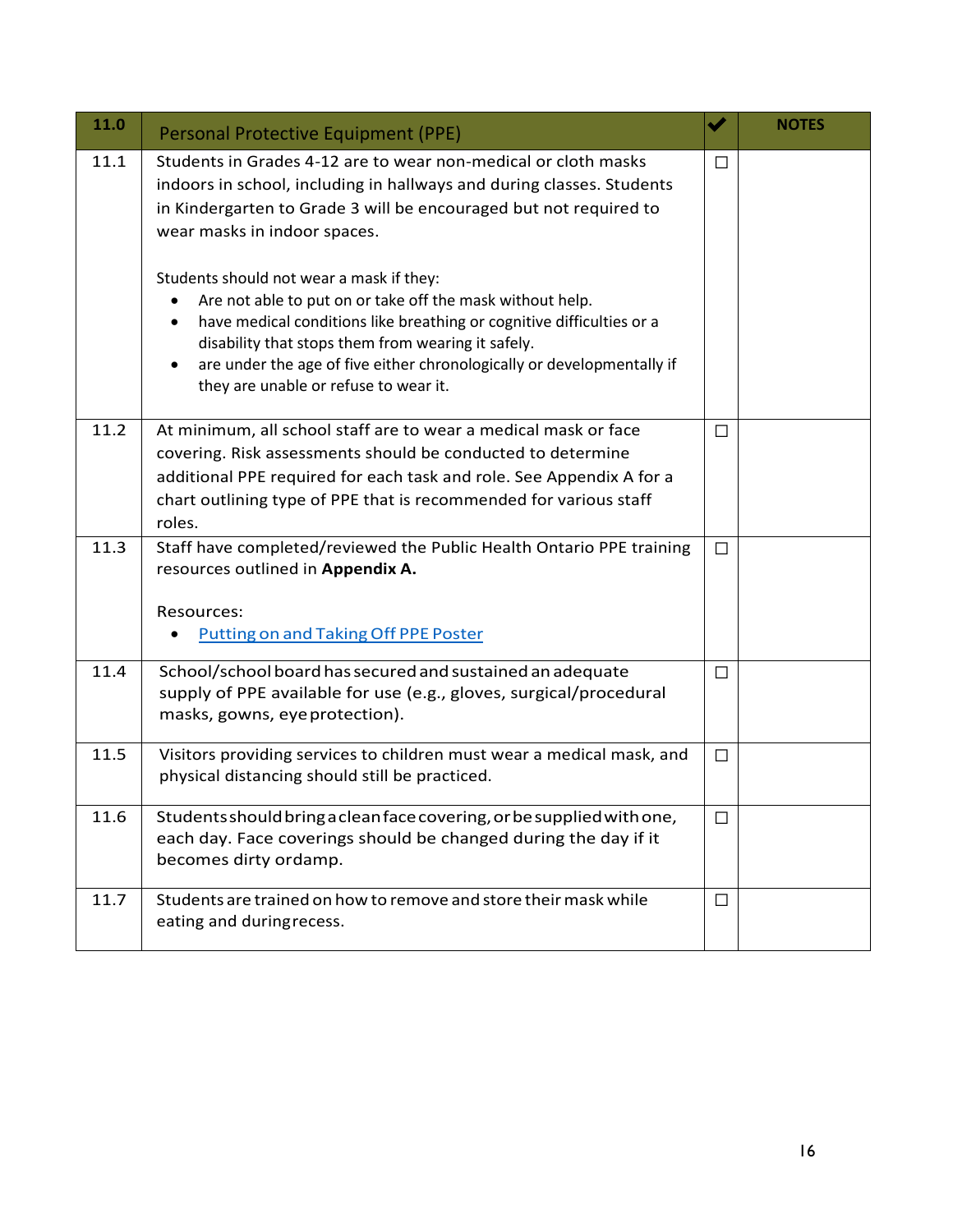| 12.0 | <b>Air Circulation</b>                                                                                                                                                                                        | ✔      | <b>NOTES</b> |
|------|---------------------------------------------------------------------------------------------------------------------------------------------------------------------------------------------------------------|--------|--------------|
| 12.1 | Implement practices to support adequate air circulation in classrooms<br>and staff rooms:                                                                                                                     | П      |              |
|      | Ensure cleanfilters<br>Avoid recirculating air<br>$\bullet$<br>Use outdoor ventilation when possible (e.g., opening windows,<br>$\bullet$<br>increasing the outdoor air ratio of the HVAC system)             |        |              |
|      | If practices are not feasible for whole facility, prioritize higher risk areas<br>(e.g., where crowing may occur).                                                                                            |        |              |
| 12.2 | Minimize use of other air current generating devices (e.g., bladed, and<br>bladeless fans, portable air conditioners):                                                                                        | П      |              |
|      | Limit use during the day<br>$\bullet$<br>Place on lowestsetting<br>$\bullet$                                                                                                                                  |        |              |
|      | Adjust placement and positioning to direct airflow upwards away<br>from surfaces and people                                                                                                                   |        |              |
| 12.3 | Practice regular device maintenance:<br>Surface cleaning (including fan blades)<br>$\bullet$<br>Follow manufacturer's guidelines<br>$\bullet$<br>Remove moisture/water collected by portable air conditioners | $\Box$ |              |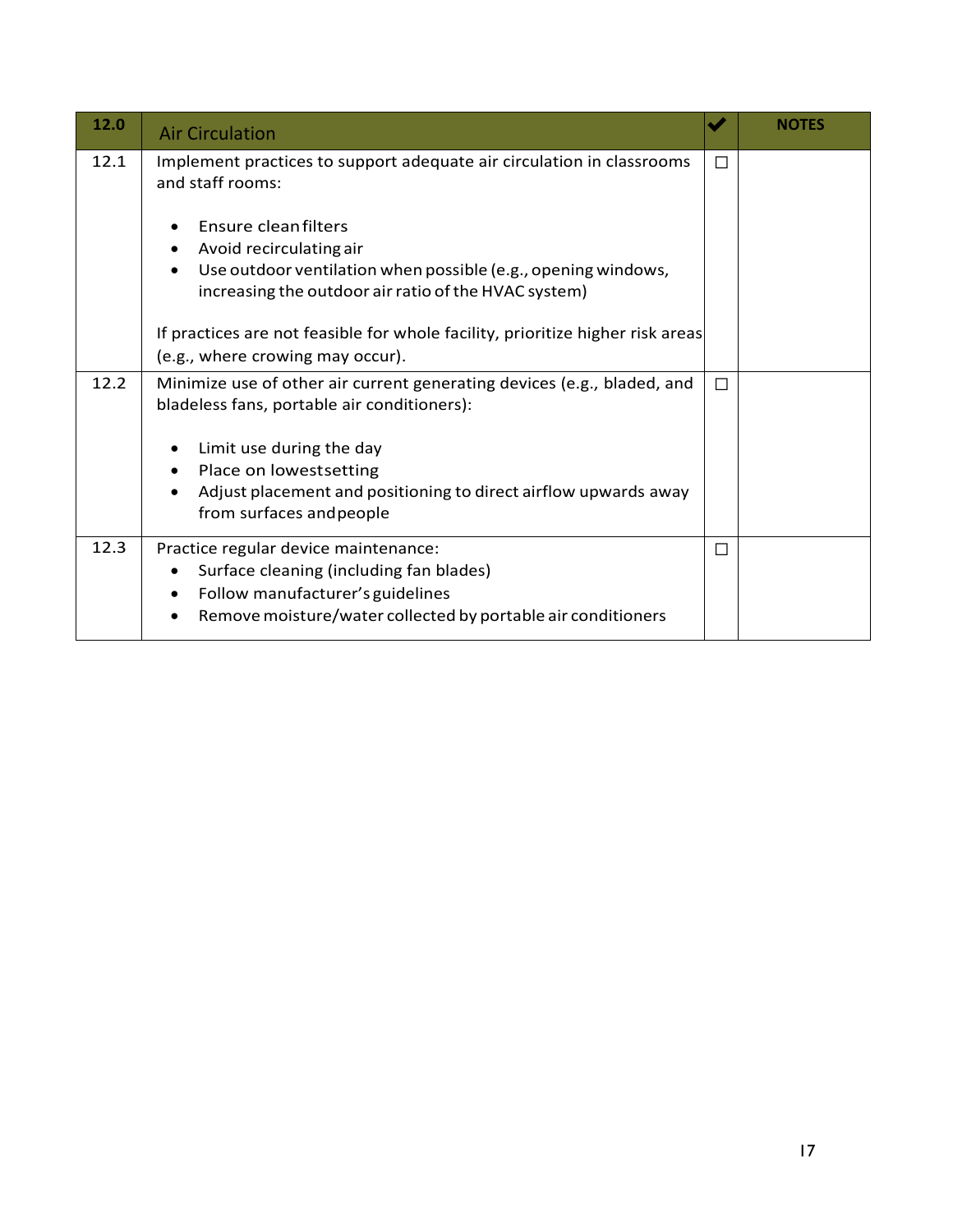| 13.0 | <b>Management of Symptomatic Persons</b>                                                                                                                                                                                                                                                                                             |        | <b>NOTES</b> |
|------|--------------------------------------------------------------------------------------------------------------------------------------------------------------------------------------------------------------------------------------------------------------------------------------------------------------------------------------|--------|--------------|
| 13.1 | Staff to monitor self and students for symptoms during operating hours.<br>Staff teach students how to identify symptoms and to speak to staff if<br>they experience anysymptoms.                                                                                                                                                    | $\Box$ |              |
|      | Resources:<br><b>COVID-19 Reference Document for Symptoms</b>                                                                                                                                                                                                                                                                        |        |              |
| 13.2 | Symptomatic individuals should be assessed and tested for COVID-19if<br>appropriate. They should remain excluded from school pending testresults.                                                                                                                                                                                    | □      |              |
|      | Resources:<br>Contact the nursing station<br>FAQ on COVID-19 Testing                                                                                                                                                                                                                                                                 |        |              |
| 13.3 | With consideration for the wellbeing of the student, any symptomatic student<br>is immediately separated from others and is supervised in a designated<br>room/space and parent/guardian is contacted for immediate pick up.                                                                                                         | □      |              |
|      | Symptomatic staff and essential visitors must go home immediately. If they<br>cannot return home immediately, they must be isolated in a designated<br>room/space until their departure.                                                                                                                                             |        |              |
| 13.4 | A 'kit' should be available for use by the ill individual and staff member<br>attendingtothem. The kit should containalcohol-based hand sanitizer,<br>gloves, surgical/procedural masks, eye protection (face shields or goggles),<br>and agown. Instructions on proper use of PPE should be available on the<br>outside of the kit. | $\Box$ |              |
|      | Tissues should be provided along with guidance on proper disposal of the<br>tissues.                                                                                                                                                                                                                                                 |        |              |
| 13.5 | Designated staff member providing care to a symptomatic student, staff<br>member or visitor must wear PPE as required, maintain a distance of 2 metres<br>(if possible), avoid contact with the symptomatic person's respiratory<br>secretions and perform hand hygiene.                                                             | $\Box$ |              |
| 13.6 | A surgical/procedural mask is worn by the symptomatic person (if tolerated).                                                                                                                                                                                                                                                         | $\Box$ |              |
| 13.7 | Clean and disinfect the designated room/space, and any items touched by the<br>symptomatic individual once they have left.                                                                                                                                                                                                           | $\Box$ |              |
|      | Identify contaminated areas and items within the school used by the<br>symptomatic individual and conduct cleaning and disinfection of these items.                                                                                                                                                                                  |        |              |
| 13.8 | Place any soiled personal items in a securely tied plastic bag and send home<br>with the student's parent/guardian. Soiled items must not be rinsed and/or<br>washed atschool.                                                                                                                                                       | $\Box$ |              |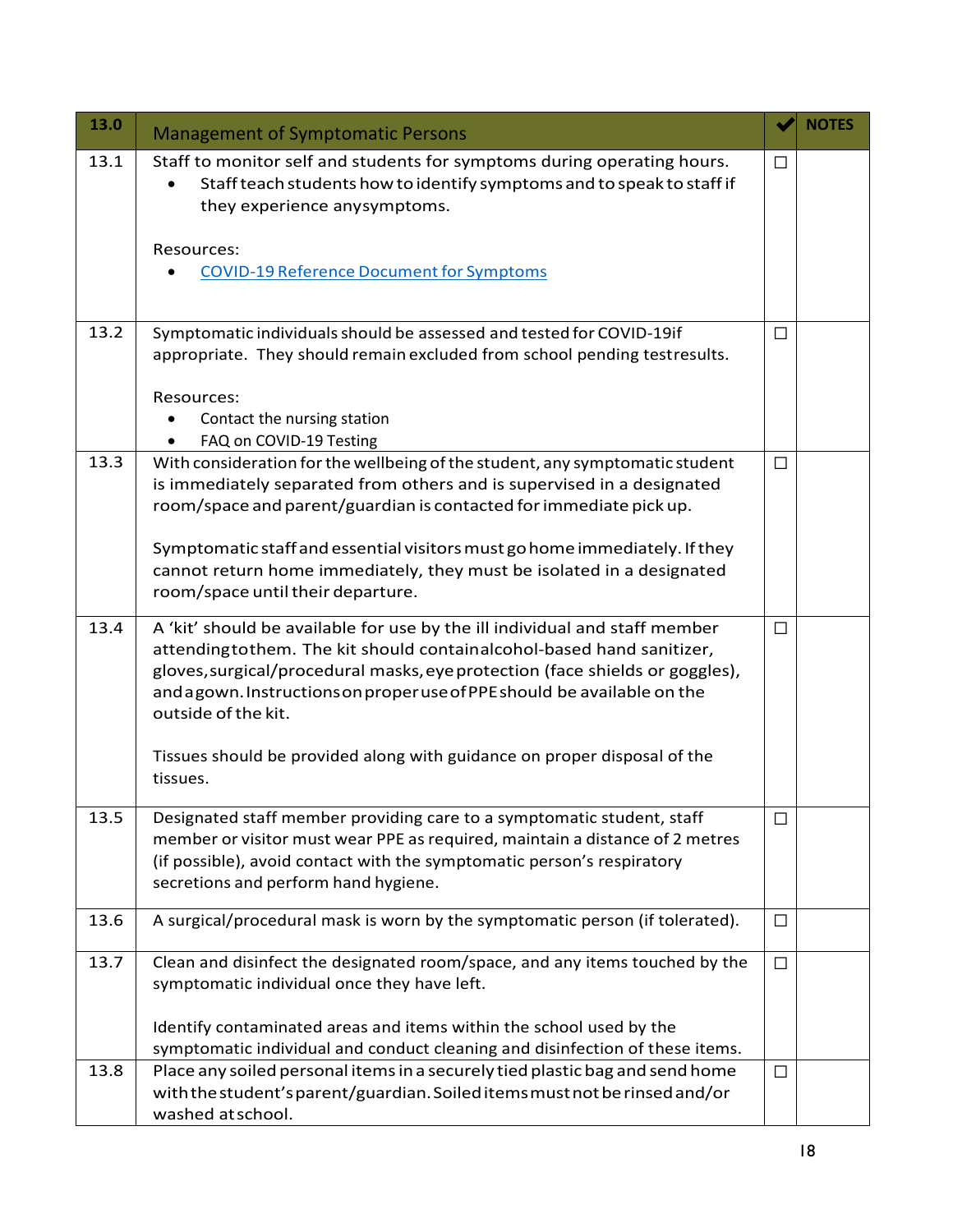| 13.9  | As each situation is unique, school will work closely with SLFNHA and the<br>nursing station on exclusion and isolation requirements for close contacts<br>and other individuals from the same cohort. | Г |  |
|-------|--------------------------------------------------------------------------------------------------------------------------------------------------------------------------------------------------------|---|--|
|       | In the event of a confirmed COVID-19 case, SLFNHA or the community-based<br>team will notify theschool and provide further information on contact tracing<br>and outbreak management.                  |   |  |
| 13.10 | Review and follow any workplace insurance policies (i.e. WSIB) or<br>federal or provincial legislation that applies to your work environment.                                                          | П |  |
| 13.11 | School must report any known, or lab confirmed cases of COVID-19 to the Sioux<br>Lookout First Nations Health Authority<br>COVID line: 1-807-737-4466 or 1-877-317-4797                                | П |  |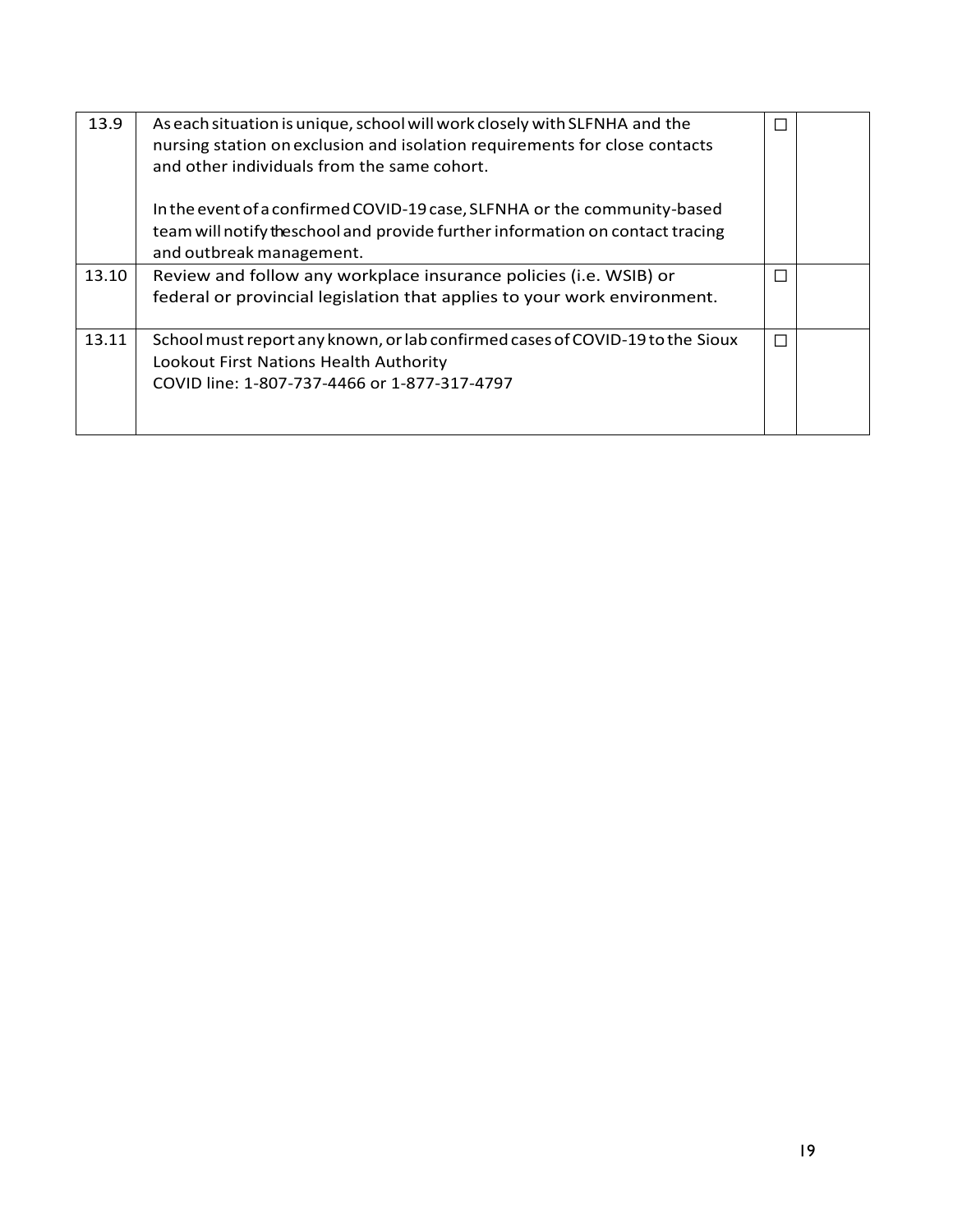| 14.0 | <b>Equity Considerations</b>                                                                                                                                                                                                                                                                                                                                                                                                                                                    |              | NOTES |
|------|---------------------------------------------------------------------------------------------------------------------------------------------------------------------------------------------------------------------------------------------------------------------------------------------------------------------------------------------------------------------------------------------------------------------------------------------------------------------------------|--------------|-------|
| 14.1 | Consider how the chosen model will impact students and families in<br>the community inequitably. Develop strategies to reduce the<br>impacts.<br>Does the model make social (gender, language),<br>$\bullet$<br>economic, ability and other challenges and barriers<br>worse that children and families already face?<br>Does the model create new social (gender, language),<br>$\bullet$<br>economic, ability and other challenges and barriers for<br>children and families? | П            |       |
| 14.2 | Establish guidance and supports for children and families<br>greatly impacted by chosen model due to social, economic,<br>ability and other challenges and barriers.                                                                                                                                                                                                                                                                                                            | $\mathbf{L}$ |       |
| 14.3 | Tailor COVID-19 prevention and response measures appropriately for<br>students with medical and/or behavioural complexities as appropriate.                                                                                                                                                                                                                                                                                                                                     | П            |       |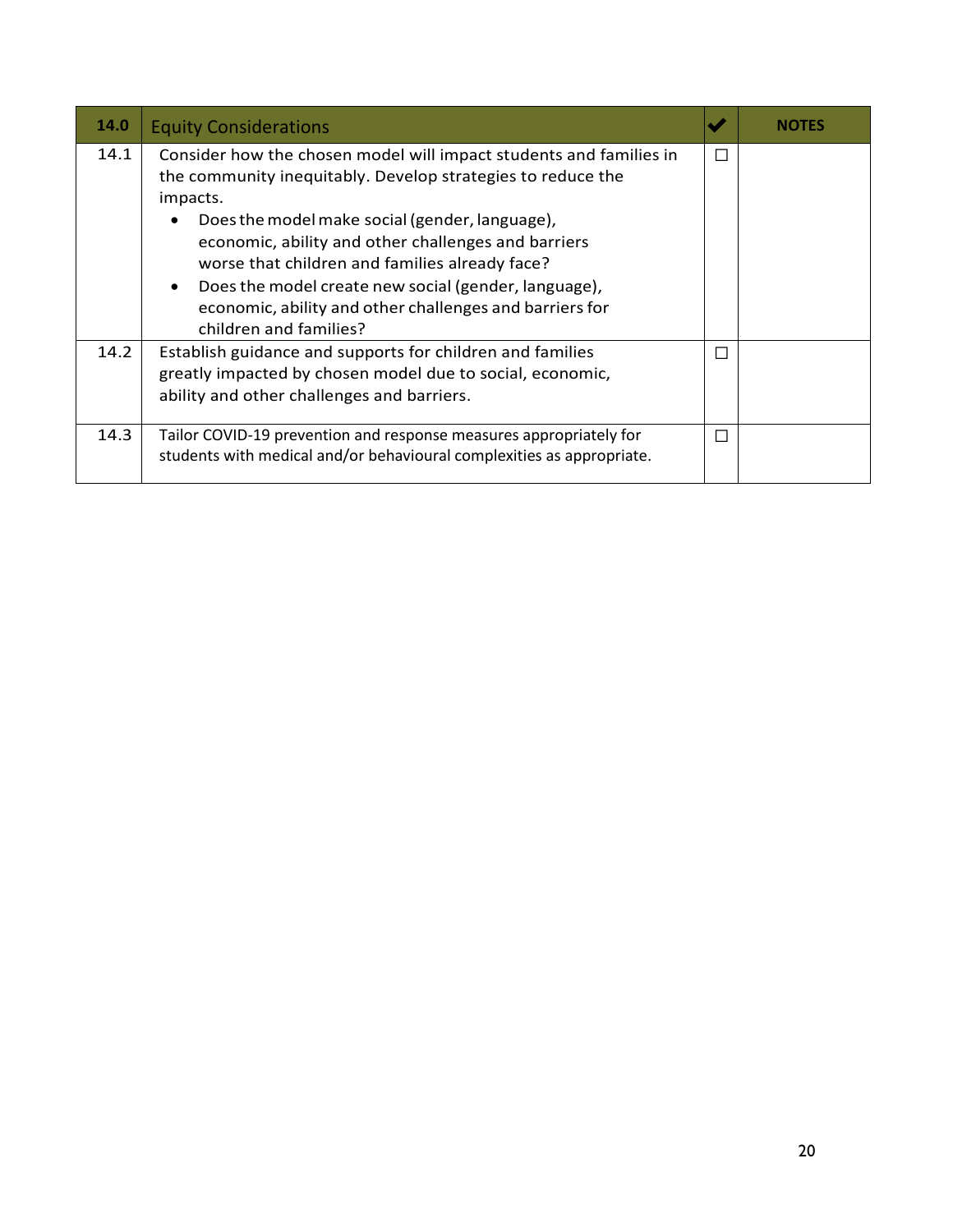| 15.0 | <b>Other Public Health Considerations</b>                                                                                                                                                                                                                                                                                                                                                      | w | <b>NOTES</b> |
|------|------------------------------------------------------------------------------------------------------------------------------------------------------------------------------------------------------------------------------------------------------------------------------------------------------------------------------------------------------------------------------------------------|---|--------------|
| 15.1 | Consider the physical and mental health impacts of the chosen<br>model on children, family and staff.                                                                                                                                                                                                                                                                                          | Ш |              |
|      | Does the model increase risk of negative mental health<br>$\bullet$<br>or mental illness?<br>Does the model increase risk of chronic disease? (i.e. less<br>$\bullet$<br>physical activity)                                                                                                                                                                                                    |   |              |
| 15.2 | Review Ministry of Education/Health and Public Health Guidance<br>to proactively establish COVID-19 mitigation strategies and<br>measure risk. These strategies should include public health<br>measures outlined in this checklist (screening, hand hygiene,<br>infection prevention and control and physical distancing, etc.) as<br>well as whether community transmission is taking place. | П |              |
|      | Is there any additional risk to a daily school model?<br>$\bullet$                                                                                                                                                                                                                                                                                                                             |   |              |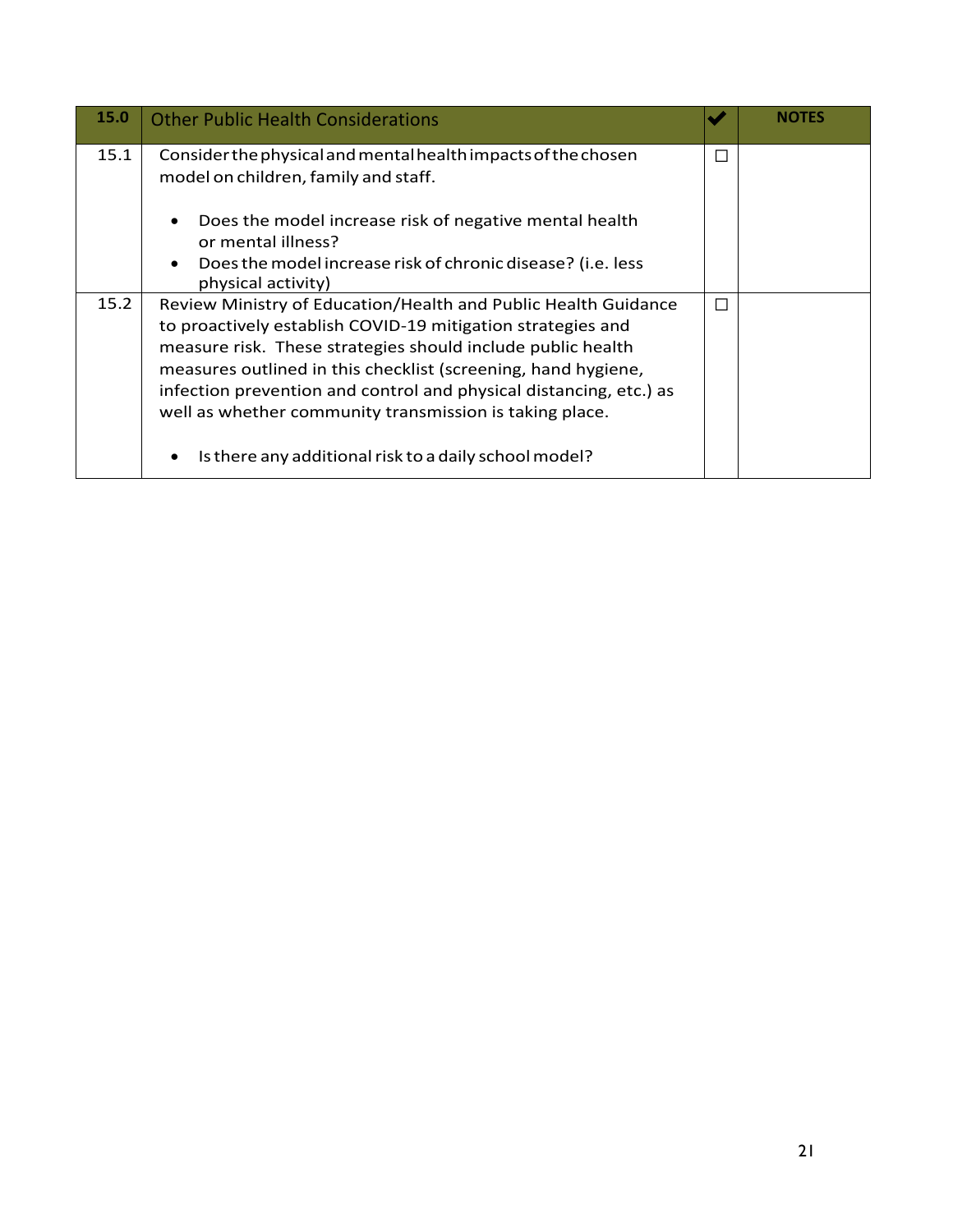### <span id="page-22-0"></span>**Appendix A: PPE Recommendations**

For non-healthcare settings the use of PPE should be considered based on a risk assessment of the task, the individual and environment. Any Government of Ontario guidance documents for sector-specific job duties should be followed. Public Health Ontario has developed a Technical Brief outlining minimum expectations for PPE for care of individuals with suspected or confirmed COVID-19.

Key Recommendations:

- N95 respirators are not indicated for use in the school setting (unless otherwise indicated as PPE for protection against workplace hazards)
- All school-based staff are required to wear medical masks
- Droplet and contact precautions are recommended for the care of someone suspected or confirmed withCOVID-19.
- Practice physical distancing of 2 metres (6 ft) as much as possible.
- Consider the use of a face covering when physical distancing is difficult to maintain.
- Additional PPE for symptomatic people or those caring for someone with symptoms (see table below)
- Practice, and increase the frequency of, proper hand hygiene.

| <b>Staff Role</b>                                                                           | Type of PPE (and/or face covering)                                                                                             |  |
|---------------------------------------------------------------------------------------------|--------------------------------------------------------------------------------------------------------------------------------|--|
| Teachers, Office administration,                                                            | All school-based staff are required to wear masks or                                                                           |  |
| Principal, Vice Principal                                                                   | face coverings.                                                                                                                |  |
| EAs and specialized staff for                                                               | Staff who are in close contact with students (i.e., any                                                                        |  |
| students with special needs                                                                 | physical distancing is not possible) must wear:                                                                                |  |
| Supervision staff (e.g. for                                                                 | Medical masks                                                                                                                  |  |
| various cohorts, before/after                                                               | Eye protection (faceshield)                                                                                                    |  |
| school supervision) and                                                                     | Where direct contact with a student is required,                                                                               |  |
| <b>Occasional teachers</b>                                                                  | staff must also wear gown andgloves.                                                                                           |  |
| School staff providing care for a<br>sick child (suspect case of<br>COVID-19)               | Droplet and Contact Precautions, including:<br><b>Medical mask</b><br>Eye protection (faceshield or goggles)<br>Gown<br>Gloves |  |
| School staff cleaning up<br>bodily fluids with the risk of<br>splashing/soiling of clothing | Droplet and Contact Precautions, including:<br><b>Medical mask</b><br>Eye protection (faceshield or goggles)<br>Gown<br>Gloves |  |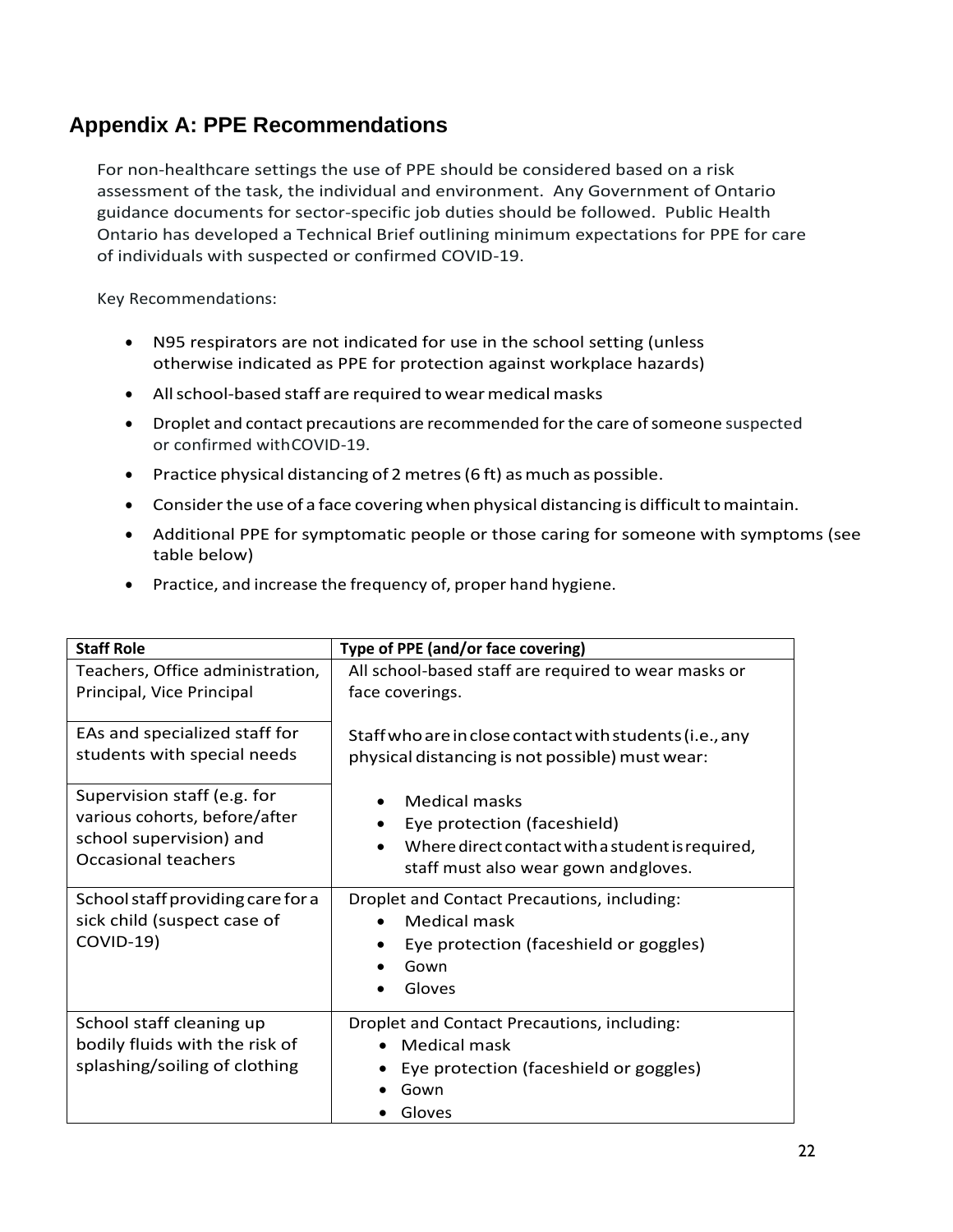| Symptomatic student<br>(suspect case of COVID-19)                 | Medical mask (if tolerated)                                 |
|-------------------------------------------------------------------|-------------------------------------------------------------|
| Custodial and caretaker staff                                     | Mask or face covering                                       |
| (no direct care or close contact<br>with students or other staff) | Gloves as required (as per manufacturer's<br>instructions). |
| Cook, food handler                                                |                                                             |
| Maintenance Staff                                                 | Practice physical distancing of 2 meters (6 ft) as          |
| Counsellors/ Child and Youth                                      | much as possible.                                           |
| Workers                                                           | Mask or facecovering                                        |
| <b>Bus driver</b>                                                 |                                                             |
| <b>Essential Visitors</b>                                         | Practice physical distancing of 2 meters (6 ft)             |
|                                                                   | Mask or cloth face covering*                                |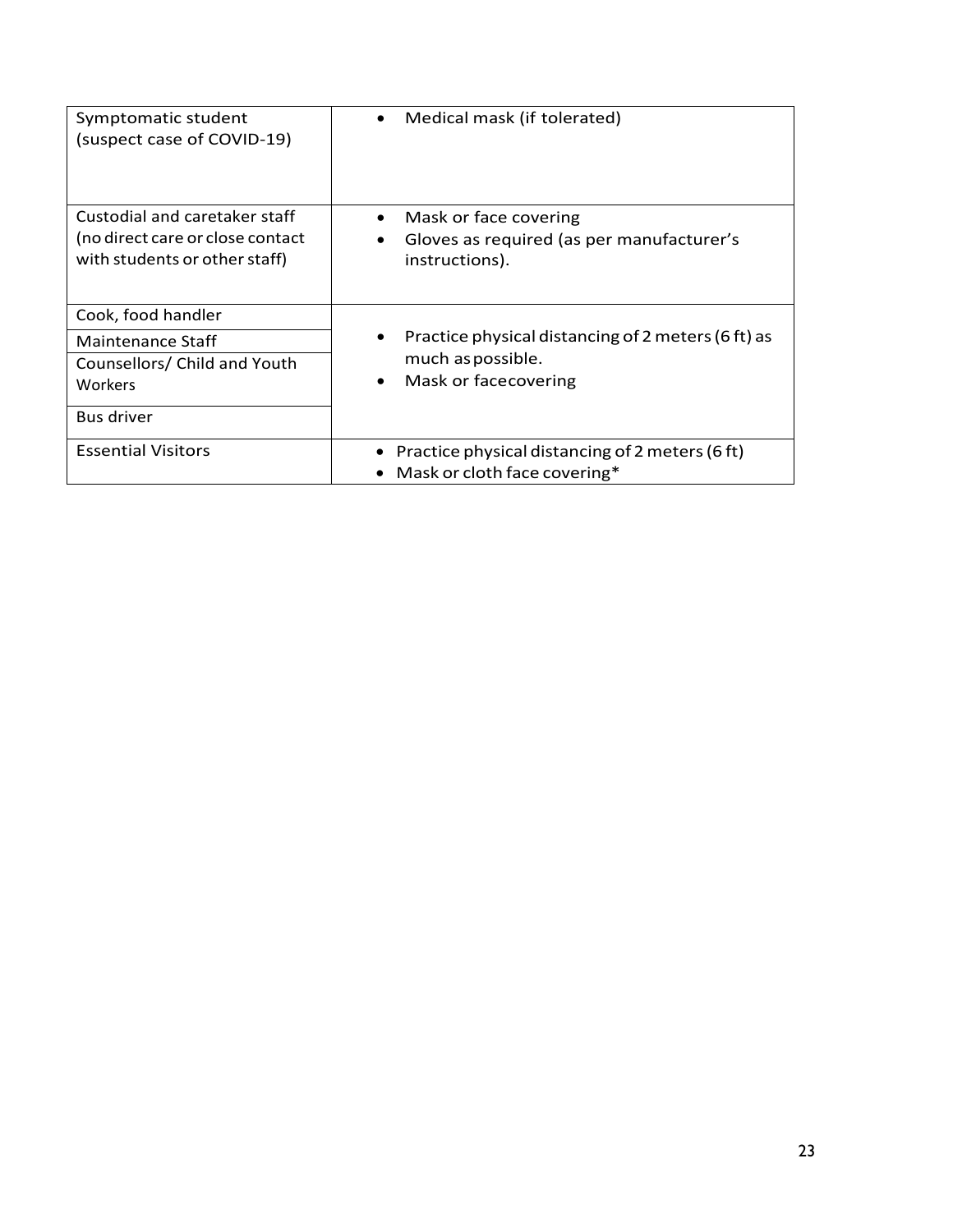Before using PPE, staff should be familiar with how to safely put it on and take it off. Public Health Ontario training videos are available below and should be viewed by all staff:

| <b>Topic</b>                                                                       | Link                                 | Completed                   |
|------------------------------------------------------------------------------------|--------------------------------------|-----------------------------|
| <b>7 Steps of Hand Hygiene</b>                                                     | https://www.publichealthontario.ca/e |                             |
|                                                                                    | n                                    |                             |
|                                                                                    | /videos/7-steps-handhygiene          |                             |
| <b>Putting on Gloves</b>                                                           | https://www.publichealthontario.ca/e | $\mathcal{L}_{\mathcal{A}}$ |
|                                                                                    |                                      |                             |
|                                                                                    | /videos/ipac-gloves-on               |                             |
| <b>Putting on Mask and Eye Protection</b>                                          | https://www.publichealthontario.ca/e | $\mathcal{L}_{\mathcal{A}}$ |
|                                                                                    | n                                    |                             |
|                                                                                    | /videos/ipac-maskeyes-on             |                             |
| <b>Putting on Full Personal Protective</b><br>https://www.publichealthontario.ca/e |                                      | П                           |
| <b>Equipment</b>                                                                   | n                                    |                             |
|                                                                                    | /videos/ipac-fullppe-on              |                             |
| <b>Taking Off Mask and Eye Protection</b>                                          | https://www.publichealthontario.ca/e | ×.                          |
|                                                                                    | n                                    |                             |
|                                                                                    | /videos/ipac-maskeyes-off            |                             |
| <b>Taking Off a Gown and Gloves</b>                                                | https://www.publichealthontario.ca/e | n.                          |
|                                                                                    | n                                    |                             |
|                                                                                    | /videos/ipac-gowngloves-off          |                             |
| <b>Taking Off Full Personal Protective</b>                                         | https://www.publichealthontario.ca/e |                             |
| <b>Equipment</b>                                                                   | n                                    |                             |
|                                                                                    | <u>/videos/ipac-fullppe-off</u>      |                             |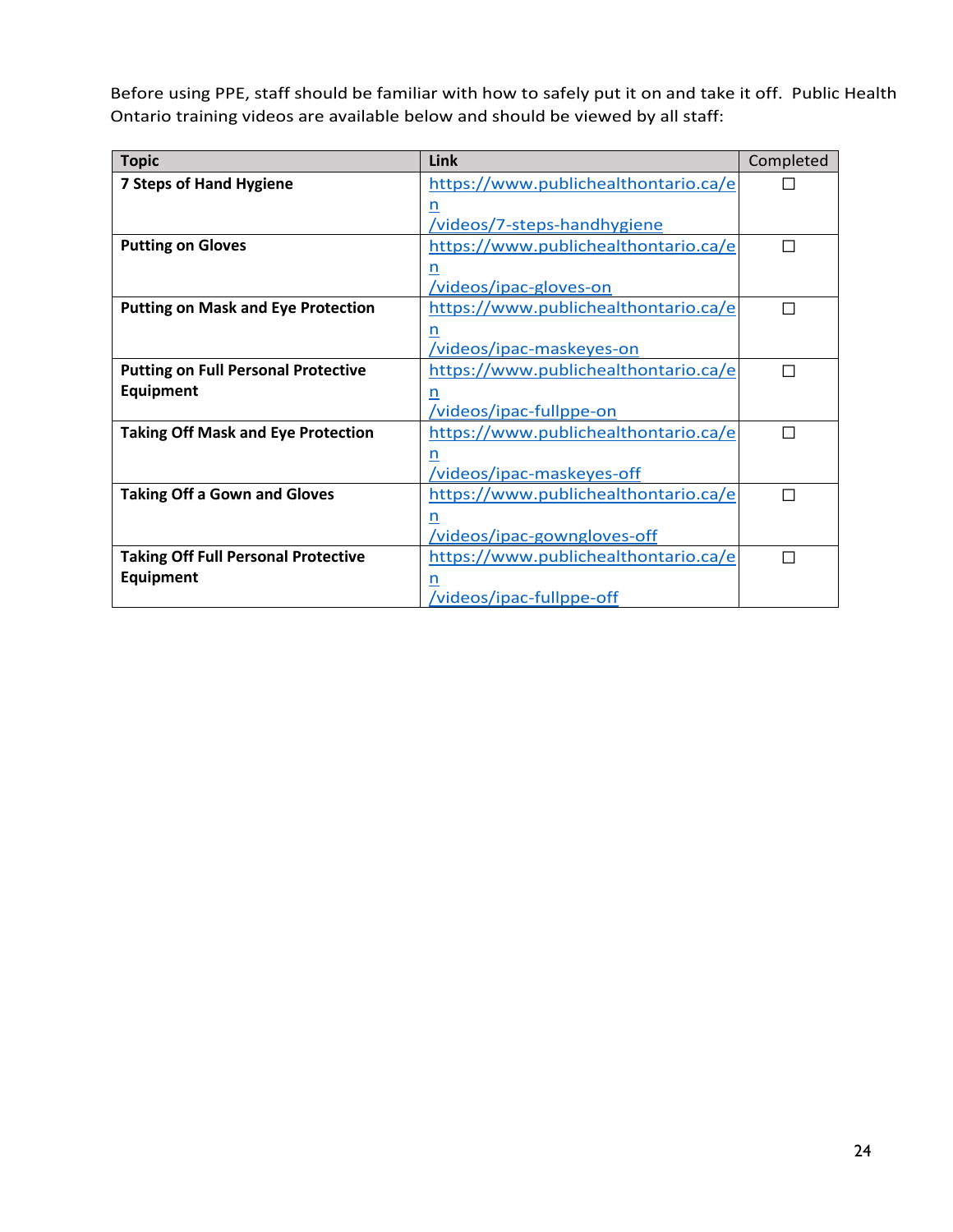### <span id="page-25-0"></span>**Appendix B: Recommended Disinfectant Use in Public Facilities during COVID- 19 Pandemic**

| Use                                                                                                                                                     | Disinfectant and Concentration Required                                                                                                                                                                                                                                                                                                                                | <b>Contact Time</b>                                                                                             |
|---------------------------------------------------------------------------------------------------------------------------------------------------------|------------------------------------------------------------------------------------------------------------------------------------------------------------------------------------------------------------------------------------------------------------------------------------------------------------------------------------------------------------------------|-----------------------------------------------------------------------------------------------------------------|
| To Disinfect High<br><b>Touch Surfaces</b><br>and Common<br>Areas (i.e.<br>doorknobs, light<br>switches, sink<br>taps, washrooms,<br>staff rooms, etc.) | Use a disinfectant that has a Drug Identification Number<br>(DIN) and a virucidal claim (efficacy against viruses).<br>or<br>Chlorine<br>a solution of sodium hypochlorite which acts as a strong<br>oxidizer. e.g. *Bleach (5.25% Chlorine) 1:50 solution of<br>Javex <sup>®</sup> or Clorox <sup>®</sup><br>1000ppm - 20mL (4 tsp) household bleach to 1 litre water | Follow manufacturer's instructions<br>One minute                                                                |
| To Disinfect<br><b>Food Contact</b><br>Surfaces, *Toys,<br>and other<br>environmental<br>surfaces                                                       | Chlorine<br>a solution of sodium hypochlorite which acts as a<br>strong oxidizer.<br>e.g. 1:500 solution of Javex® or Clorox® bleach<br>100ppm - 2mL (1/2 tsp) household bleach to 1 litre water<br>*Use a 100ppm chlorine solution to disinfect washable toys                                                                                                         | Two minutes                                                                                                     |
|                                                                                                                                                         | <b>QUATS (Quaternary Ammonia Solution)</b><br>200ppm                                                                                                                                                                                                                                                                                                                   | Follow manufacturer's instructions<br>Note: QUATS cannot be used with cotton<br>cloths (microfiber recommended) |
|                                                                                                                                                         | 0.5 % Hydrogen Peroxide Enhanced Action (with a<br>disinfectant claim)<br>Accelerated Hydrogen Peroxide<br>e.g. Virox®                                                                                                                                                                                                                                                 | Follow manufacturer's instructions<br>Product must have a DIN issued by<br><b>Health Canada</b>                 |
|                                                                                                                                                         | Iodine<br>$12.5 - 25$ ppm                                                                                                                                                                                                                                                                                                                                              | Follow manufacturer's instructions                                                                              |

| Always clean surfaces with soap and water before disinfecting.                                                           | * Test disinfectants using appropriate test<br>strips to ensure proper concentration |
|--------------------------------------------------------------------------------------------------------------------------|--------------------------------------------------------------------------------------|
| *Household Bleach Dilution ratio: These solutions should be mixed daily for<br>best results.                             |                                                                                      |
| Refer to AHS COVID-19 Public Health Recommendations for<br><b>Environmental Cleaning of Public Facilities:</b>           |                                                                                      |
| https://www.albertahealthservices.ca/assets/info/ppih/if-ppih-covid-<br>19- environmental-cleaning-public-facilities.pdf |                                                                                      |
|                                                                                                                          |                                                                                      |

Source: Indigenous Services Canada. (2020). COVID-19 Public Health considerations when planning for In-Person School attendance in First Nations Communities in Alberta: Checklist for Schools.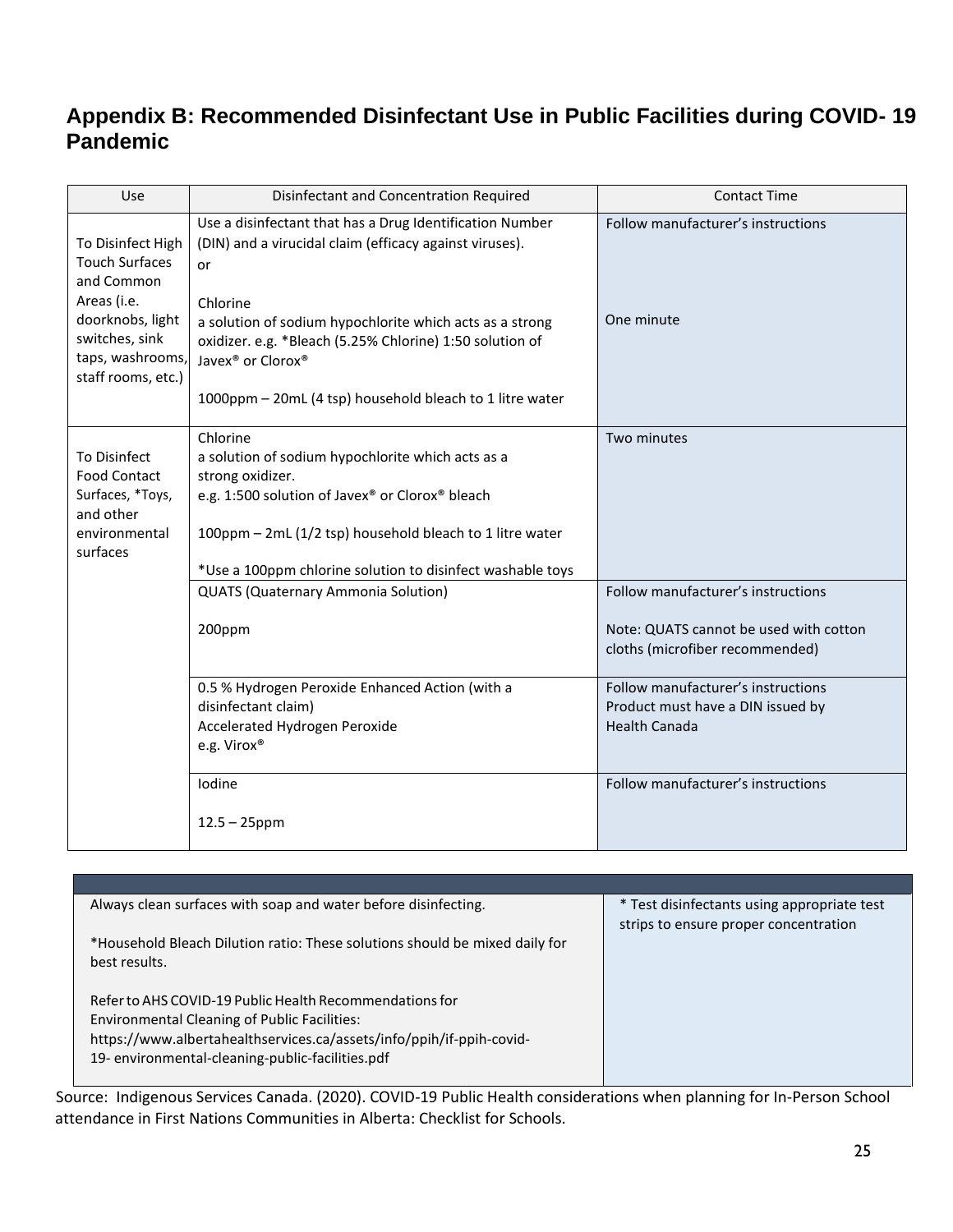### <span id="page-26-0"></span>**Appendix C: Sample Cleaning Schedule**

Enhanced Environmental Cleaning Measures:

- Thorough cleaning and disinfection of common areas and frequently touched/ "high touch" surfaces and equipment can assist in disrupting disease transmission.
- High touch surfaces must be cleaned and disinfected frequently during an outbreak i.e. if surfaces are being cleaned once this should be increased to **more than once a day and as needed**.
- Cleaning and disinfecting refer to a two-step process i.e. must clean before you disinfect.
- At the end of the outbreak a thorough cleaning and disinfection of all affected areas should be completed.

| Community:  | Facility: |  |
|-------------|-----------|--|
| Cleaned by: | Date:     |  |

|                | <b>Entrance / Reception Area</b>                                                                                            | <b>After</b><br>each use    | Daily plus when<br>necessary (increase<br>frequency during<br>outbreak) | Weekly | <b>Monthly</b> | Other          |
|----------------|-----------------------------------------------------------------------------------------------------------------------------|-----------------------------|-------------------------------------------------------------------------|--------|----------------|----------------|
| $\mathbf{1}$   | Floors are clean, including edges and<br>corners. There is no dust or dirt present.                                         |                             | $\mathsf{x}$                                                            |        |                |                |
| $\overline{2}$ | Walls, doors, door frames, knobs and light<br>switches have been wiped clean and<br>disinfected.                            |                             | X                                                                       |        |                |                |
| $\overline{3}$ | All furniture has been wiped clean.                                                                                         |                             |                                                                         | X      |                | When necessary |
| $\overline{4}$ | All washable toys have been wiped clean<br>and disinfected. There are no soft toys<br>present.                              | X                           |                                                                         |        |                |                |
| 5              | Telephones have been wiped clean and<br>disinfected.                                                                        | $\mathsf{X}$<br>(if shared) | $\mathsf{X}$                                                            |        |                |                |
| 6              | Counters have been wiped clean and<br>disinfected.                                                                          | $\mathsf{X}$<br>(if shared) | X                                                                       |        |                |                |
| $\overline{7}$ | Waterless hand washing dispenser has<br>been wiped clean and disinfected and the<br>single cartridge replaced, if required. |                             | X                                                                       |        |                |                |
| 8              | The area immediately inside the<br>entrance door has been washed and<br>disinfected.                                        |                             | X                                                                       |        |                |                |
| 9              | Garbage and recycling containers have<br>been cleaned and disinfected and lined<br>with new plastic bags.                   |                             | X                                                                       |        |                |                |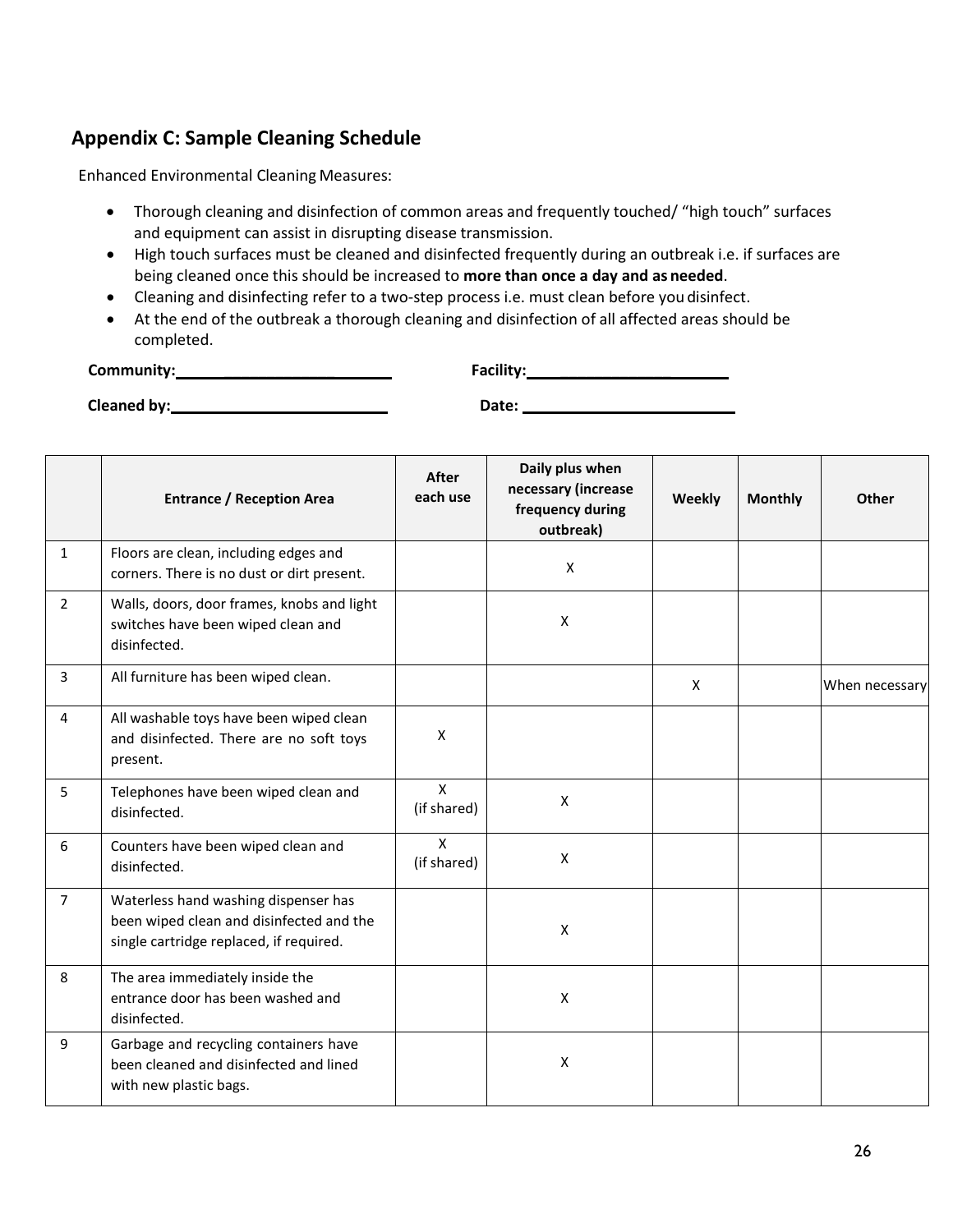|                         | <b>Classroom/Office Areas</b>                                                                                    | After<br>each use           | Daily plus when<br>necessary (increase<br>frequency during<br>outbreak) | Weekly | <b>Monthly</b> | <b>Other</b>   |
|-------------------------|------------------------------------------------------------------------------------------------------------------|-----------------------------|-------------------------------------------------------------------------|--------|----------------|----------------|
| $\mathbf{1}$            | Overall appearance of the environment is<br>tidy and uncluttered.                                                |                             | X                                                                       |        |                |                |
| $\overline{2}$          | Floors are clean and disinfected, including<br>edges and corners. There is no dust or dirt<br>present.           |                             | $\pmb{\mathsf{X}}$                                                      |        |                |                |
| $\overline{3}$          | Walls, door, door frames, knobs and<br>light switches have been cleaned and<br>disinfected.                      |                             | $\pmb{\mathsf{X}}$                                                      |        |                |                |
| 4                       | Storage areas and shelves have been<br>cleaned.                                                                  |                             |                                                                         |        | X              | When necessary |
| 5                       | Desks and chairs have been wiped<br>clean.                                                                       |                             | X                                                                       |        |                |                |
| 6                       | Telephones have been wiped clean.                                                                                | $\mathsf{X}$<br>(if shared) | X                                                                       |        |                |                |
| $\overline{7}$          | Window ledges have been wiped<br>clean.                                                                          |                             |                                                                         | X      |                |                |
| 8                       | Curtains or blinds are clean.                                                                                    |                             |                                                                         |        | X              |                |
| 9                       | Garbage container has been cleaned and<br>disinfected and lined with a new plastic<br>bag.                       |                             |                                                                         | X      |                |                |
|                         | <b>Bathroom</b>                                                                                                  | After each<br><b>Use</b>    | Daily plus when<br>necessary (increase<br>frequency during<br>outbreak) | Weekly | <b>Monthly</b> | <b>Other</b>   |
| $\mathbf{1}$            | Floors are clean and disinfected, including<br>edges and corners. There is no dust or dirt<br>present.           |                             | X                                                                       |        |                |                |
| $\overline{2}$          | The walls, doorframes, knobs and light<br>switches have been cleaned and<br>disinfected.                         |                             | $\pmb{\mathsf{X}}$                                                      |        |                |                |
| $\overline{\mathbf{3}}$ | The sink and taps are clean and<br>disinfected.                                                                  |                             | X                                                                       |        |                |                |
| $\overline{4}$          | The soap dispenser: paper towel<br>dispenser and toilet paper holder are<br>filled, wiped clean and disinfected. |                             | X                                                                       |        |                |                |
| 5                       | The mirror has been wiped clean.                                                                                 |                             | X                                                                       |        |                | When necessary |